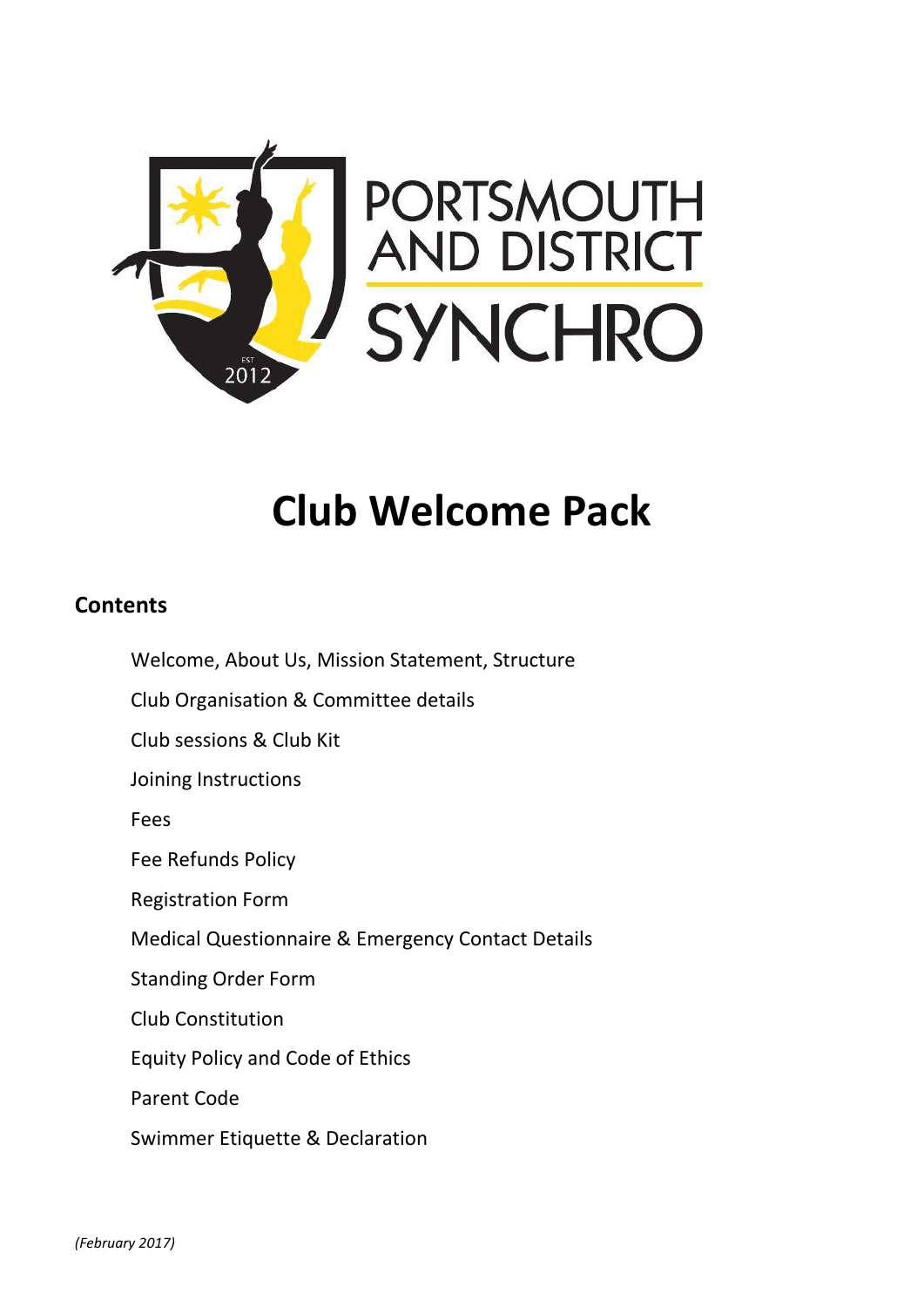# **Welcome to Portsmouth and District Synchronised Swimming Club**

On behalf of Portsmouth and District Synchronised Swimming Club (PADS) we would like to welcome you to the club. The club provides opportunities for our swimmers to receive coaching in a friendly environment as well as the chance to join in competitions at various levels.

This pack contains some basic information about our structure and sessions and hopefully answers some of the many questions you may have. We also have a website where all the latest information can be found **www.portsmouthanddistrictsynchro.co.uk**

# **ABOUT US**

Portsmouth and District Synchro Club is an ASA affiliated club that has been running since January 2012**.** In 2016 we gained Swim 21 status, a quality mark for swimming clubs across the UK.

We offer synchronised swimming to all ages from children to adults, and at all levels from recreational to competitive swimming.

Our club has very experienced coaches, many with level 2 qualifications, and experience at County and National Levels. The club also has qualified skill assessors, team managers and two National judges.

Many of our coaches and masters swimmers have experienced great success in their swimming careers achieving selection into the County, District and National swimming squads, as well as being National Champions.

# **MISSION STATEMENT**

Our aim is:

- To encourage and promote synchronised swimming
- To encourage swimmers to develop their swimming technique, stamina, flexibility, general fitness and confidence in order to maximise their potential.

# **CLUB STRUCTURE**

The Committee is responsible for running the club on a day-to-day basis. It consists of a Chairman, Treasurer, Secretary and a number of elected members. If you have any questions regarding the running of the club, please feel free to speak to anyone on the Committee.

Please make a point of checking the website regularly as it is constantly updated with news and events. We also have a regular Newsletter that is emailed to parents.

All of the people who run the club are volunteers. All personnel who have any contact with the children are DBS (Disclosure and Barring Service) checked. PADS is committed to upholding the ASA policies on Child Protection. Our Club Welfare Officer, Angela Morrison, is responsible for ensuring that our Child Protection Policy is implemented and can be personally contacted with any queries.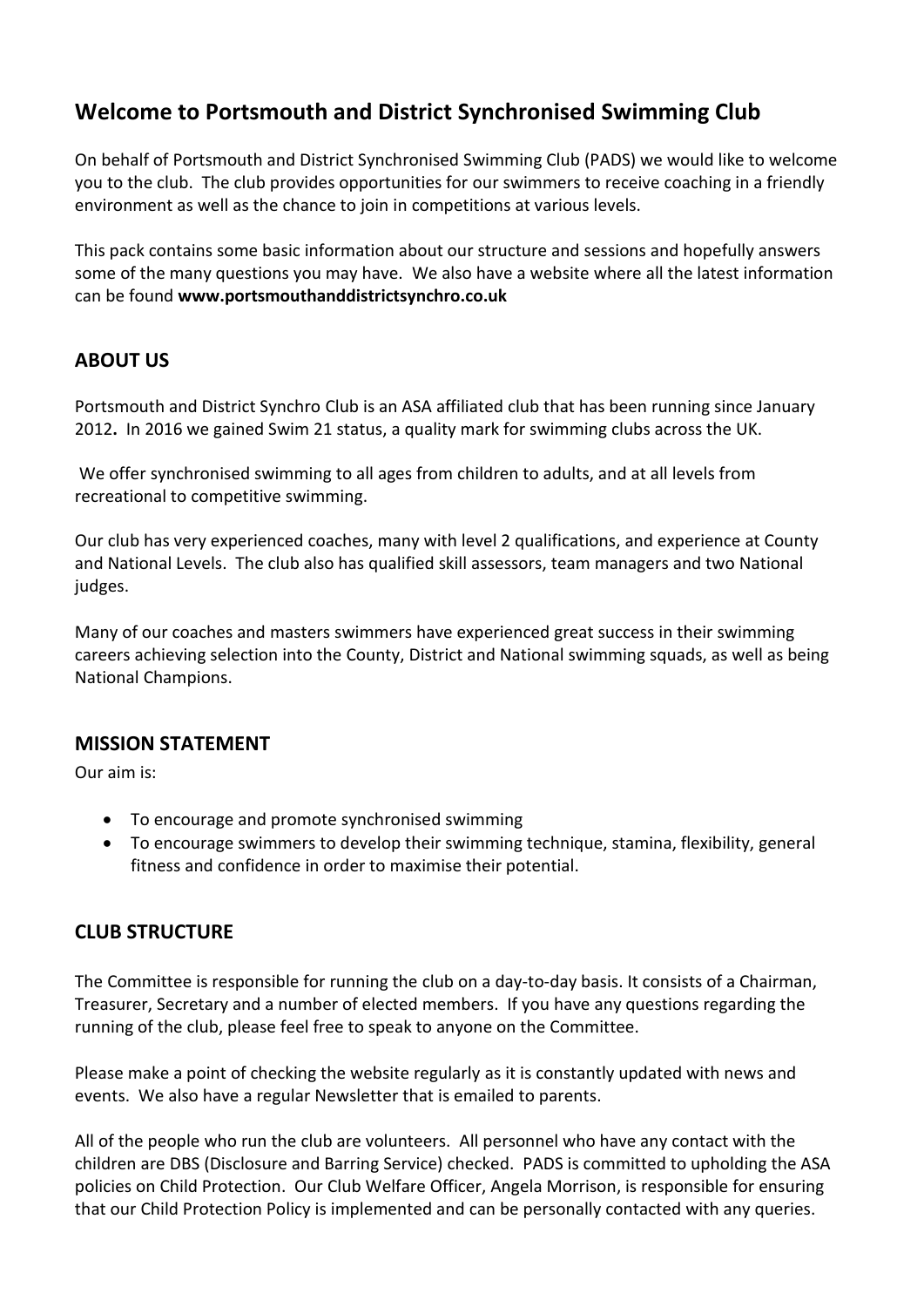# **CLUB ORGANISATION &COMMITTEE MEMBERS**

All committee members can be contacted at **portsmouthanddistrictsynchro@hotmail.co.uk**

# **Committee Officers:**

| Chairman:                                       | Mark Jillett                                         |                          |
|-------------------------------------------------|------------------------------------------------------|--------------------------|
| Treasurer:                                      | Karen Harfield                                       |                          |
| Secretary:                                      | <b>Chris Martin</b>                                  |                          |
| <b>Welfare Officer:</b>                         | Angela Morrison (mark.morrison_mogs@btopenworld.com) |                          |
| <b>Registrations Officer:</b>                   | Liz Pounder                                          |                          |
| Health & Safety Officer:                        | Kathryn Davison                                      |                          |
| Competition/Assessment Secretary: Mark Morrison |                                                      |                          |
| Administration:                                 | Lynzi Hewitt                                         |                          |
| <b>National Scorer Affiliated to PADS:</b>      | Phil Hebblethwaite                                   |                          |
| <b>Publicity Officer:</b>                       | Lucy Harfield                                        |                          |
| Website:                                        | Lynzi Hewitt                                         |                          |
| Parent Representatives:                         | Becky Mitchell & Pam Alford                          |                          |
| <b>Head Coach:</b>                              | <b>Lindsay Martin</b>                                |                          |
| Level 2 Coaches:                                | <b>Chris Martin</b>                                  | Lindsay Martin           |
|                                                 | Barbara Brailey                                      |                          |
| Level 1 Coaches:                                | Lucy Harfield                                        |                          |
| Coaches/Pool Side Helpers:                      | Laetitia Shaul                                       | <b>Beth Morrison</b>     |
|                                                 | Ann Webb                                             | Lynzi Hewitt             |
|                                                 | Nikki Stones                                         | <b>Chloe Moorse</b>      |
|                                                 | <b>Ellie Holland</b>                                 | Amanda Cadwell           |
|                                                 | <b>Isabelle Lewis</b>                                | <b>Trinity Hatherley</b> |
|                                                 | <b>Kirsty Collins</b>                                | Ellie O'Connor           |
| Level 2 Team Managers:                          | <b>Chris Martin</b>                                  | Laetitia Shaul           |
|                                                 | Lucy Harfield                                        | <b>Beth Morrison</b>     |
|                                                 | Lynzi Hewitt                                         |                          |
| Level 1 Team Managers:                          | <b>Becky Mitchell</b>                                | Jocelyn Neill            |
|                                                 | Sian Griffiths                                       |                          |
| General Judges:                                 | <b>Chris Martin</b>                                  | Barbara Bailey           |
| <b>Basic Judges:</b>                            | Laetitia Shaul                                       | <b>Beth Morrison</b>     |
|                                                 | Nikki Stones                                         | Lucy Harfield            |
|                                                 | Amanda Cadwell                                       | Linda McDougall          |
| <b>Advanced Assessors:</b>                      | <b>Chris Martin</b>                                  | Linda McDougall          |
| <b>Basic Assessors:</b>                         | Barbara Brailey                                      | Laetitia Shaul           |
|                                                 | Lucy Harfield                                        | Jennifer Richards        |
|                                                 | Lynzi Hewitt                                         |                          |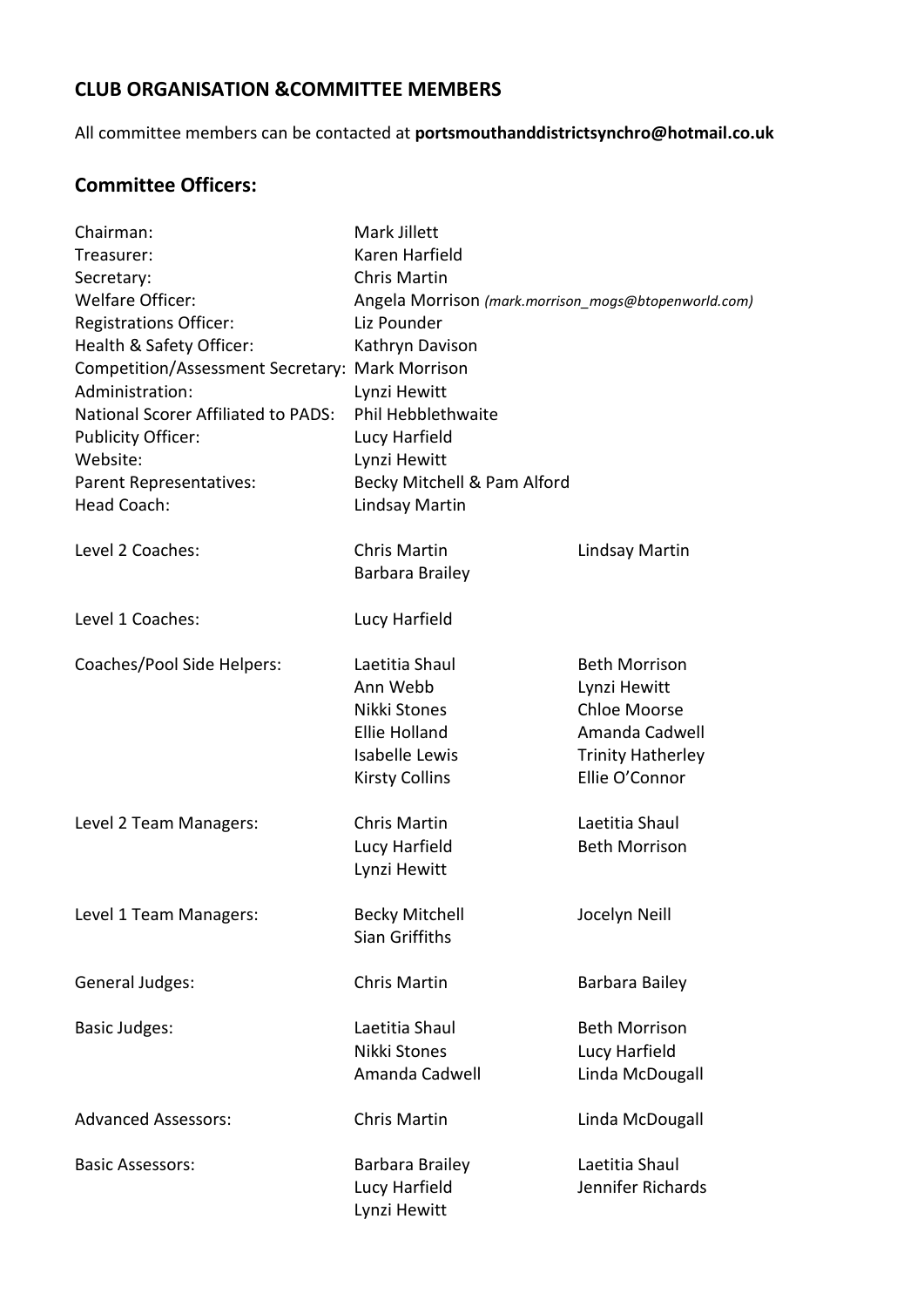# **CLUB SESSIONS**

| Thursday | 18.30-19.30 | Churchers College, Petersfield            | Junior Figure Training                           |
|----------|-------------|-------------------------------------------|--------------------------------------------------|
|          | 19.30-20.00 | Churchers College, Petersfield            | <b>Stamina Training</b>                          |
|          | 20.00-21.00 | Churchers College, Petersfield            | <b>Adults &amp; Masters Training</b>             |
| Saturday | 9.30-10.30  | Redwood School, Cosham                    | <b>Gym Session</b>                               |
|          | 10.30-11.30 | Redwood School, Cosham                    | <b>Beginners Training</b>                        |
| Sunday   | 17.00-18.00 | Fleming Park Leisure Centre,<br>Eastleigh | <b>Junior Training</b>                           |
| Sunday   | 17.00-19.00 | Churchers College, Petersfield            | Choreography Skills &<br><b>Routine Training</b> |

During figure training, all swimmers will be working towards gaining their skills levels. There are five skill levels and they are tested at assessment days held all over the country. In addition to improving the swimmers' abilities, completing skill levels also increases the competitive opportunities available. More information about skills can be found on our website.

# **CLUB KIT & EQUIPMENT**

All swimmers will need to bring the following equipment to every training session:

- One-piece swimming costume
- Hat
- **•** Goggles
- Nose clips
- Drinks bottle filled with water/non-fizzy drink

Club kit is compulsory for competitions and displays. This consists of:

- Club tracksuit
- Club T-shirt
- Black shorts
- Club holdall bag

We also stock optional kit including club drinks bottle, swimming hat and drawstring bag.

For figure competitions swimmers are required to wear a plain black costume and plain white hat.

For routine competitions, team costumes will be provided by the club but solo and duet costumes are to be provided by the swimmers.

All club kit can be ordered and bought from the club shop that is available at every training session or through the club website.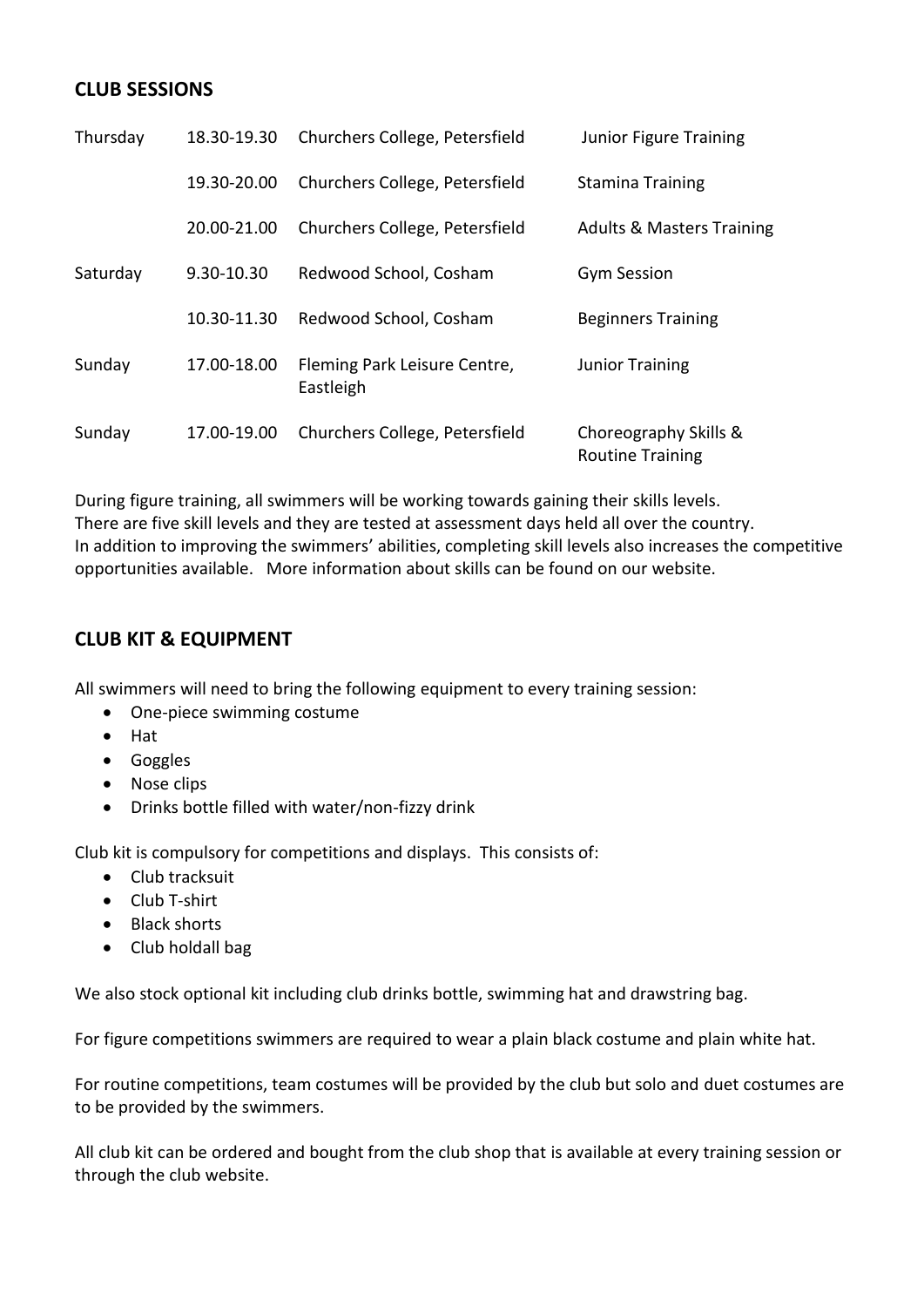## **JOINING INSTRUCTIONS**

When joining our club there are various forms that need to be completed. You will find the following forms with this welcome pack:

#### **Registration Form**

Please fill in the PADS registration form; this will be kept on file. Please note that on this form we require emergency contact information. If this information changes at any time please ask for an update form from Chris Martin, Club Secretary.

Once completed please pass back to Chris, who will send your child's details to the ASA. Your child will then be allocated an ASA number. They will require this number when entering competitions.

**Club Constitution, Club Equity Policy, Code of Ethics, Parents Commitment and Refunds Policy** Please read through these policies, sign the registration form and return it to Chris Martin.

#### **Swimmer Code of Conduct & Declaration**

Please read, sign and return.

#### **Standing Order Form**

All swimmers are required to pay by Standing Order. The fees will come out of your account on the first day of each month. You will be required to pay the first two month's fees up front until the Standing Order is set up with your bank. Please complete this form and return to Chris or, if you are signed up with your bank for internet banking, set up a new payment instruction using the information from this form.

#### **Medical and Disability Form**

This is required for all swimmers, please complete and return to Chris Martin. Disclosures are treated completely confidentially. This form will need to be completed annually.

It is extremely important that you hand all forms back before your child commences sessions with the swimming club so that we can make sure your child is properly covered by our insurance.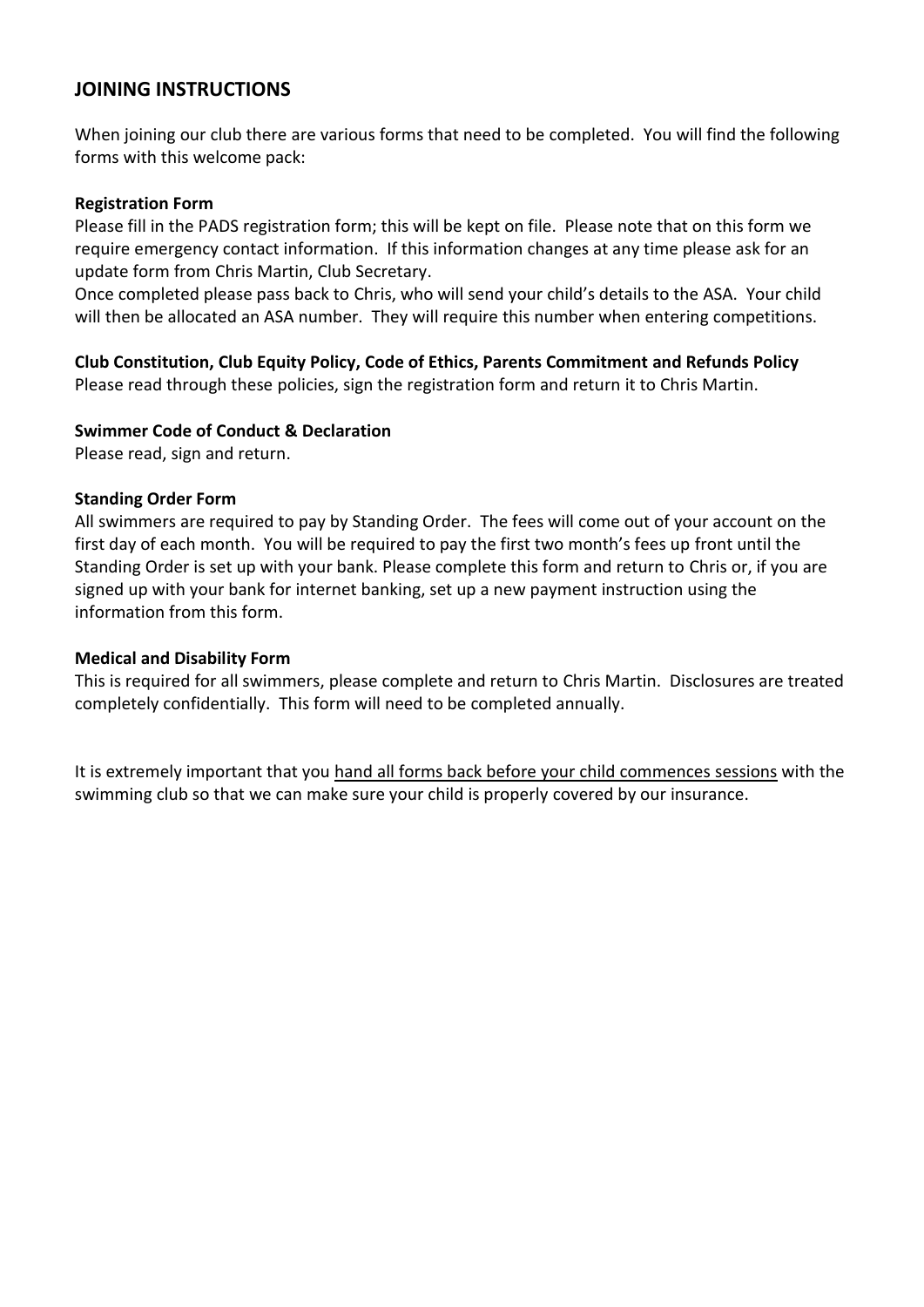# **FEES**

Portsmouth and District Synchronised Swimming Club has always aimed to keep its fees as low as possible. We are a non-profit making organisation and all those involved with the club are volunteers.

In order that we can keep our fees low, we ask two things of our members:

- Please pay by monthly standing order from your bank.
- Understand that the cost of belonging to the swimming club is based on an annual fee, spread over twelve months. This minimum charge entitles the swimmer to one swim per week. The fees include the additional costs the club is required to pay, such as music licences and insurance. The club operates throughout school holidays therefore members are expected to continue their standing orders. Opting in and out of payment, as and when your child can swim, may incur a "rejoining fee". This rule is relaxed when a child is injured or ill for an extended period of time.

*Please note that if a swimmer decides to leave the club, we require notice in writing and it is the members responsibility to cancel the standing order.* 

#### **ASA FEE**

There is also a yearly payment of £15 which goes towards your child's ASA annual registration fee, this is payable every December. This is a compulsory annual contribution to Swimming's Governing Body with the most relevant benefits being insurance for the swimmers and the Club's eligibility to swim in competitions. Failure to pay this fee will result in the swimmer becoming suspended from the ASA and subsequently will not be insured to take part at sessions with Portsmouth and District. New members are required to pay their ASA fee at the time of their first standing order payment.

# **COST OF SESSIONS**

| For one swimmer attending one session a week                                                                   | £30.00 per month                          |  |
|----------------------------------------------------------------------------------------------------------------|-------------------------------------------|--|
| Additional weekly session                                                                                      | £15.00 per month (per additional session) |  |
| Please note if swimmers are requested to attend additional sessions, for example in preparation for a display, |                                           |  |
| there will be no extra fees charged for the session.                                                           |                                           |  |
| <b>Additional swimmers</b>                                                                                     | £15.00 per month (per session)            |  |

ASA Registration Fee per Swimmer **E15** due every December

**New members are required to pay their ASA fee at the time of their first standing order payment**

Competition Entry fees are additional and vary in cost

### **PAYMENT DETAILS**

| Bank & Branch            | HSBC plc, Petersfield branch       |
|--------------------------|------------------------------------|
| Sort Code                | 40-36-16                           |
| <b>Account Number</b>    | 21526472                           |
| <b>Account Name</b>      | Portsmouth & District Synchro Club |
| <b>Quoting Reference</b> | <b>NAME OF SWIMMER</b>             |

**Please ensure you enter the name of the swimmer as the reference so that we can identify your payments on our statements**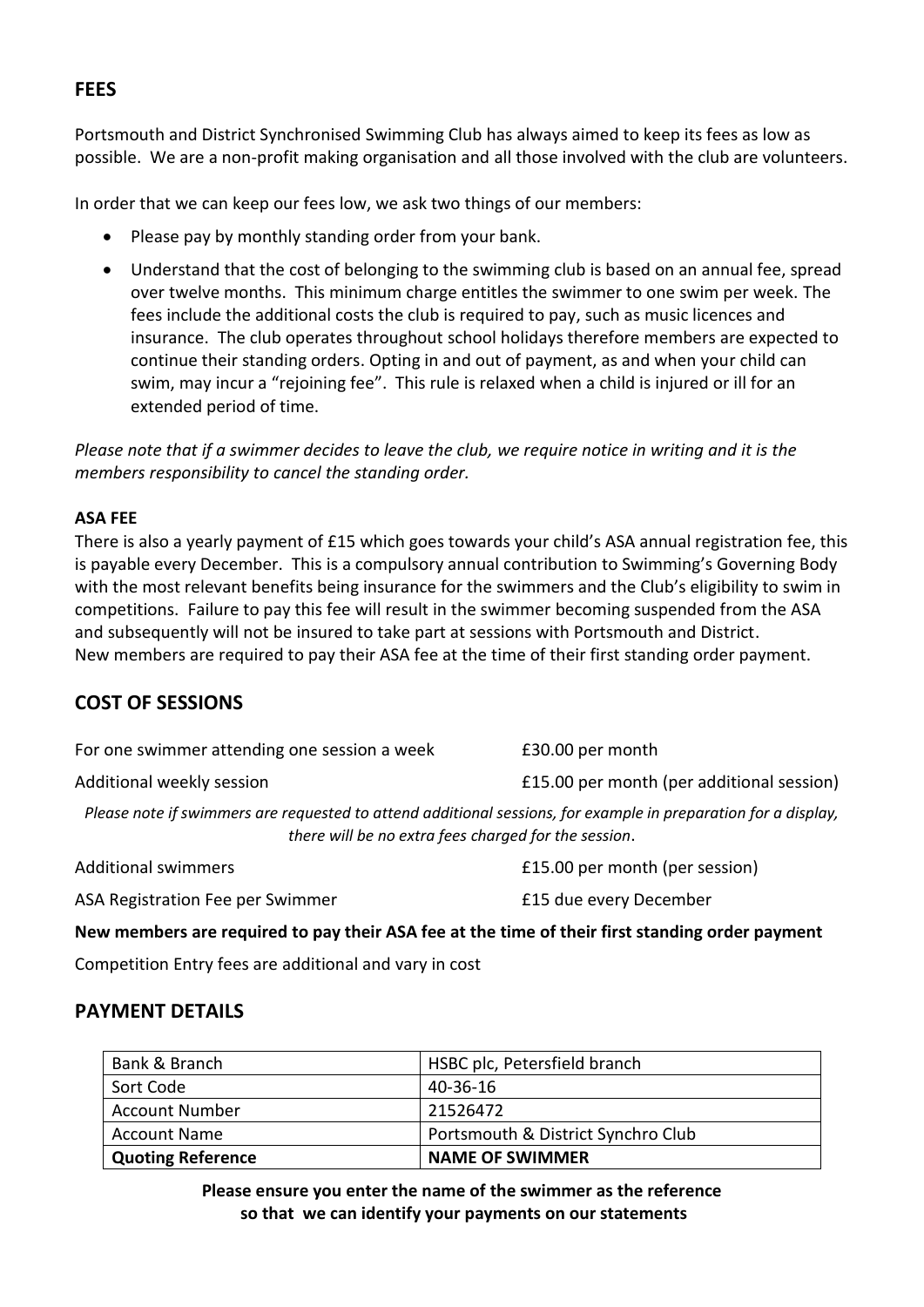# **FEE REFUNDS POLICY**

### **Introduction:**

PADS is a not for profit voluntary organisation and all its membership fees are used to provide members with pool time, competitions, gym sessions, insurances, licence fees and coaches training.

PADS strives to keep all fees to a minimum by the use of a qualified volunteer workforce with no person involved with the club taking any remuneration.

This policy is to explain the refund policy of the Club and is applicable to all sites where PADS offer training.

### **Cancelled/reduced training sessions:**

PADS offers training at various venues, on different days of the week. Membership fees are not for a contracted numbers of hours of training per month, week or year and sometimes sessions are cancelled for reasons and circumstances that are beyond the control of the club.

Wherever possible, alternative extra pool time will be offered.

In general, the club operates a no refund policy unless there have been more than three consecutive weeks of cancelled training sessions with no alternative/extra sessions having been offered. *Usually this will relate to a lengthy pool closure for maintenance and repair.*

#### **Swimmers leaving:**

It is recognised that members may wish to leave the club from time to time.

If a member leaves the club; there will be no refund of any fees paid during the calendar month in which they leave.

Fees will not be due for any period following their resignation and any fees paid in advance will be refunded in full.

#### **Non-attendance:**

Swimmers occasionally miss sessions due to medical or other reasons.

The club is required to fulfil its pool hire commitments and therefore membership fees are still payable for periods of absence, the exception to this being the swimmer having a long term injury or illness (in excess of 3 weeks).

No refunds will be made for family holiday periods.

(March 2016)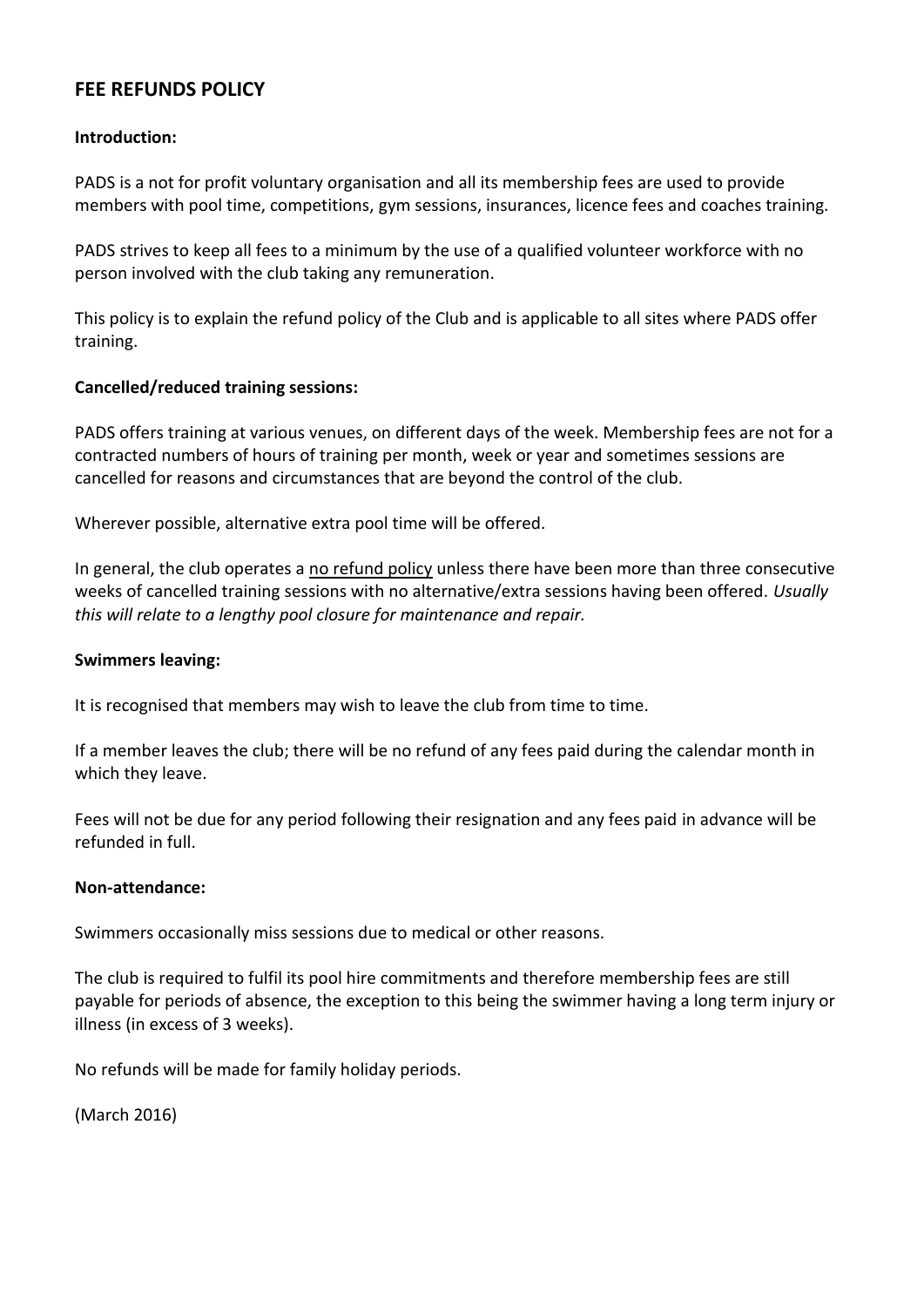# **PORTSMOUTH & DISTRICT SYNCHRONISED SWIMMING CLUB**

(Affiliated to S.E.R., A.S.A.)

# REGISTRATION FORM

| PLEASE SIGN IF YOU AGREE WITH THE FOLLOWING STATEMENTS                                                                                                                                                                                                                                                                                      |  |
|---------------------------------------------------------------------------------------------------------------------------------------------------------------------------------------------------------------------------------------------------------------------------------------------------------------------------------------------|--|
| I WILL ENSURE THAT MY CHILD IS FIT TO ATTEND CLUB SESSIONS<br>$1_{-}$                                                                                                                                                                                                                                                                       |  |
| I AGREE TO INFORMATION BEING HELD ON THE CLUB DATABASE<br>2.                                                                                                                                                                                                                                                                                |  |
| L AGREE TO MY CHILD BEING PHOTOGRAPHED OR FILMED FOR THE PURPOSE<br>3.<br>OF CLUB PROMOTION AND ON-GOING TRAINING.                                                                                                                                                                                                                          |  |
| SYNCHRONISED SWIMMING IS A TACTILE SPORT WHERE IT MAY BE NECESSARY FOR<br>4.<br>COACHES OR OTHER SWIMMERS TO BE IN PHYSICAL CONTACT WITH EACH OTHER OR THE<br>COACH AND I AGREE TO THIS WITHIN THE CONTEXT OF THE SPORT.                                                                                                                    |  |
| I ACKNOWLEDGE RECEIPT OF THE RULES OF PORTSMOUTH AND DISTRICT SYNCHRO CLUB<br>5.<br>AND CONFIRM MY UNDERSTANDING AND ACCEPTANCE THAT SUCH RULES (AS AMENDED<br>FROM TIME TO TIME) SHALL GOVERN MY MEMBERSHIP OF THE CLUB. I FURTHER<br>ACKNOWLEDGE AND ACCEPT THE RESPONSIBILITIES OF MEMBERSHIP UPON MEMBERS AS<br>SET OUT IN THESE RULES. |  |
| (Swimmer)                                                                                                                                                                                                                                                                                                                                   |  |
| (Parent/Guardian if swimmer under 18)                                                                                                                                                                                                                                                                                                       |  |
|                                                                                                                                                                                                                                                                                                                                             |  |
| Is the swimmer a current member of another swimming club YES/NO                                                                                                                                                                                                                                                                             |  |
|                                                                                                                                                                                                                                                                                                                                             |  |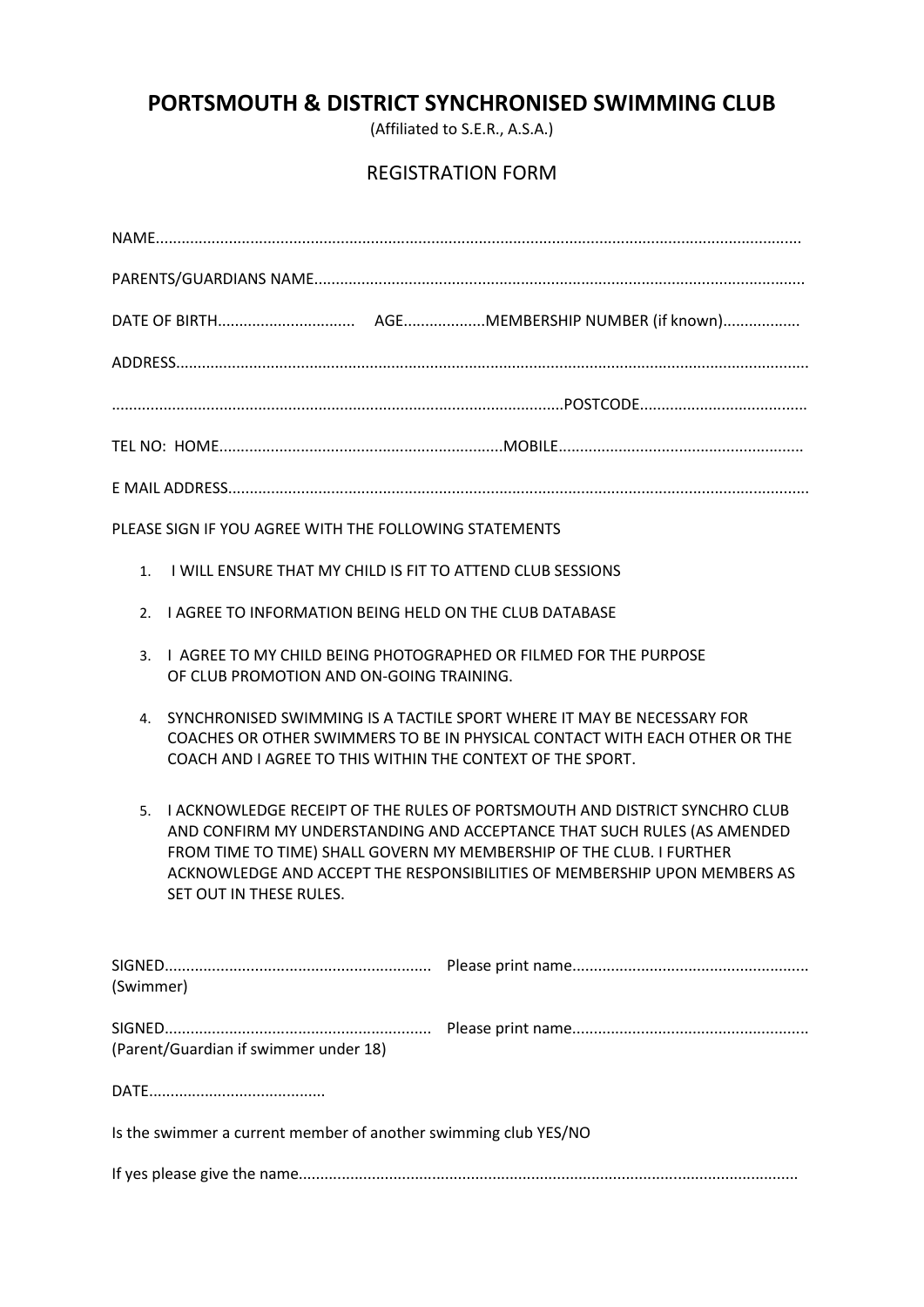# **Portsmouth and District Synchronised Swimming Club Medical Information & Consent Form**

# **To be completed by parents or guardians of all children under 18 and all swimmers 18 and over**

| I am completing this form on behalf of myself / my child [delete as appropriate].                                                                                                                                                                                                                                                                                                                                                                                                                                                                                                                                                                                                                                                                                                                                                                                                                                                                                                                                                                                                                                                                                                                                                                                                                                                                                                                                                                                                                                                                                                                                                                                                                 |  |
|---------------------------------------------------------------------------------------------------------------------------------------------------------------------------------------------------------------------------------------------------------------------------------------------------------------------------------------------------------------------------------------------------------------------------------------------------------------------------------------------------------------------------------------------------------------------------------------------------------------------------------------------------------------------------------------------------------------------------------------------------------------------------------------------------------------------------------------------------------------------------------------------------------------------------------------------------------------------------------------------------------------------------------------------------------------------------------------------------------------------------------------------------------------------------------------------------------------------------------------------------------------------------------------------------------------------------------------------------------------------------------------------------------------------------------------------------------------------------------------------------------------------------------------------------------------------------------------------------------------------------------------------------------------------------------------------------|--|
|                                                                                                                                                                                                                                                                                                                                                                                                                                                                                                                                                                                                                                                                                                                                                                                                                                                                                                                                                                                                                                                                                                                                                                                                                                                                                                                                                                                                                                                                                                                                                                                                                                                                                                   |  |
|                                                                                                                                                                                                                                                                                                                                                                                                                                                                                                                                                                                                                                                                                                                                                                                                                                                                                                                                                                                                                                                                                                                                                                                                                                                                                                                                                                                                                                                                                                                                                                                                                                                                                                   |  |
|                                                                                                                                                                                                                                                                                                                                                                                                                                                                                                                                                                                                                                                                                                                                                                                                                                                                                                                                                                                                                                                                                                                                                                                                                                                                                                                                                                                                                                                                                                                                                                                                                                                                                                   |  |
|                                                                                                                                                                                                                                                                                                                                                                                                                                                                                                                                                                                                                                                                                                                                                                                                                                                                                                                                                                                                                                                                                                                                                                                                                                                                                                                                                                                                                                                                                                                                                                                                                                                                                                   |  |
|                                                                                                                                                                                                                                                                                                                                                                                                                                                                                                                                                                                                                                                                                                                                                                                                                                                                                                                                                                                                                                                                                                                                                                                                                                                                                                                                                                                                                                                                                                                                                                                                                                                                                                   |  |
|                                                                                                                                                                                                                                                                                                                                                                                                                                                                                                                                                                                                                                                                                                                                                                                                                                                                                                                                                                                                                                                                                                                                                                                                                                                                                                                                                                                                                                                                                                                                                                                                                                                                                                   |  |
|                                                                                                                                                                                                                                                                                                                                                                                                                                                                                                                                                                                                                                                                                                                                                                                                                                                                                                                                                                                                                                                                                                                                                                                                                                                                                                                                                                                                                                                                                                                                                                                                                                                                                                   |  |
| Do you / your child have any specific medical conditions or take any regular medication?                                                                                                                                                                                                                                                                                                                                                                                                                                                                                                                                                                                                                                                                                                                                                                                                                                                                                                                                                                                                                                                                                                                                                                                                                                                                                                                                                                                                                                                                                                                                                                                                          |  |
|                                                                                                                                                                                                                                                                                                                                                                                                                                                                                                                                                                                                                                                                                                                                                                                                                                                                                                                                                                                                                                                                                                                                                                                                                                                                                                                                                                                                                                                                                                                                                                                                                                                                                                   |  |
| Do you / your child have any food, drug or other allergies? Yes $\Box$ No $\Box$                                                                                                                                                                                                                                                                                                                                                                                                                                                                                                                                                                                                                                                                                                                                                                                                                                                                                                                                                                                                                                                                                                                                                                                                                                                                                                                                                                                                                                                                                                                                                                                                                  |  |
|                                                                                                                                                                                                                                                                                                                                                                                                                                                                                                                                                                                                                                                                                                                                                                                                                                                                                                                                                                                                                                                                                                                                                                                                                                                                                                                                                                                                                                                                                                                                                                                                                                                                                                   |  |
| Do you / your child take any medication for asthma? Yes $\Box$ No $\Box$                                                                                                                                                                                                                                                                                                                                                                                                                                                                                                                                                                                                                                                                                                                                                                                                                                                                                                                                                                                                                                                                                                                                                                                                                                                                                                                                                                                                                                                                                                                                                                                                                          |  |
|                                                                                                                                                                                                                                                                                                                                                                                                                                                                                                                                                                                                                                                                                                                                                                                                                                                                                                                                                                                                                                                                                                                                                                                                                                                                                                                                                                                                                                                                                                                                                                                                                                                                                                   |  |
| Do you / your child suffer from any learning difficulties? Yes $\Box$ No $\Box$                                                                                                                                                                                                                                                                                                                                                                                                                                                                                                                                                                                                                                                                                                                                                                                                                                                                                                                                                                                                                                                                                                                                                                                                                                                                                                                                                                                                                                                                                                                                                                                                                   |  |
|                                                                                                                                                                                                                                                                                                                                                                                                                                                                                                                                                                                                                                                                                                                                                                                                                                                                                                                                                                                                                                                                                                                                                                                                                                                                                                                                                                                                                                                                                                                                                                                                                                                                                                   |  |
| Do you / your child have any specific dietary needs? Yes $\Box$ No $\Box$                                                                                                                                                                                                                                                                                                                                                                                                                                                                                                                                                                                                                                                                                                                                                                                                                                                                                                                                                                                                                                                                                                                                                                                                                                                                                                                                                                                                                                                                                                                                                                                                                         |  |
|                                                                                                                                                                                                                                                                                                                                                                                                                                                                                                                                                                                                                                                                                                                                                                                                                                                                                                                                                                                                                                                                                                                                                                                                                                                                                                                                                                                                                                                                                                                                                                                                                                                                                                   |  |
| Declarations:<br>1. To the best of my knowledge and belief, the information given above is complete and accurate.<br>2. I undertake to keep the club informed of any changes that may arise in relation to the above information.<br>3. In the event of an emergency I give my permission for teachers, coaches or team management to obtain urgent medical treatment which may be required by<br>myself/my child. I understand that by signing this declaration, I am giving consent for myself/my child to undergo any medical or surgical treatment<br>recommended by competent medical authorities, where it would be contrary to my/my child's interest, in the doctor's medical opinion, for any delay to be<br>incurred by seeking my personal consent.<br>4. I am aware of the type of activities likely to be undertaken and consent to myself/my child taking part. I acknowledge that the club will be liable in the event<br>of an accident only if they have failed to take reasonable steps in their duty of care for me/my child. I understand that the staff have a common law duty to act<br>in the capacity of a reasonable prudent parent.<br>5. I understand that, in compliance with the Data Protection Act 1998, all efforts will be made to ensure that this information is accurate, kept up to date and<br>secure and that it is used only in connection with the purpose and activities of the club. Information will not be kept once a person is no longer a member of the<br>club. The information will be disclosed only to those members of the club for whom it is appropriate and relevant officers of the Amateur Swimming Association<br>or British Swimming. |  |
|                                                                                                                                                                                                                                                                                                                                                                                                                                                                                                                                                                                                                                                                                                                                                                                                                                                                                                                                                                                                                                                                                                                                                                                                                                                                                                                                                                                                                                                                                                                                                                                                                                                                                                   |  |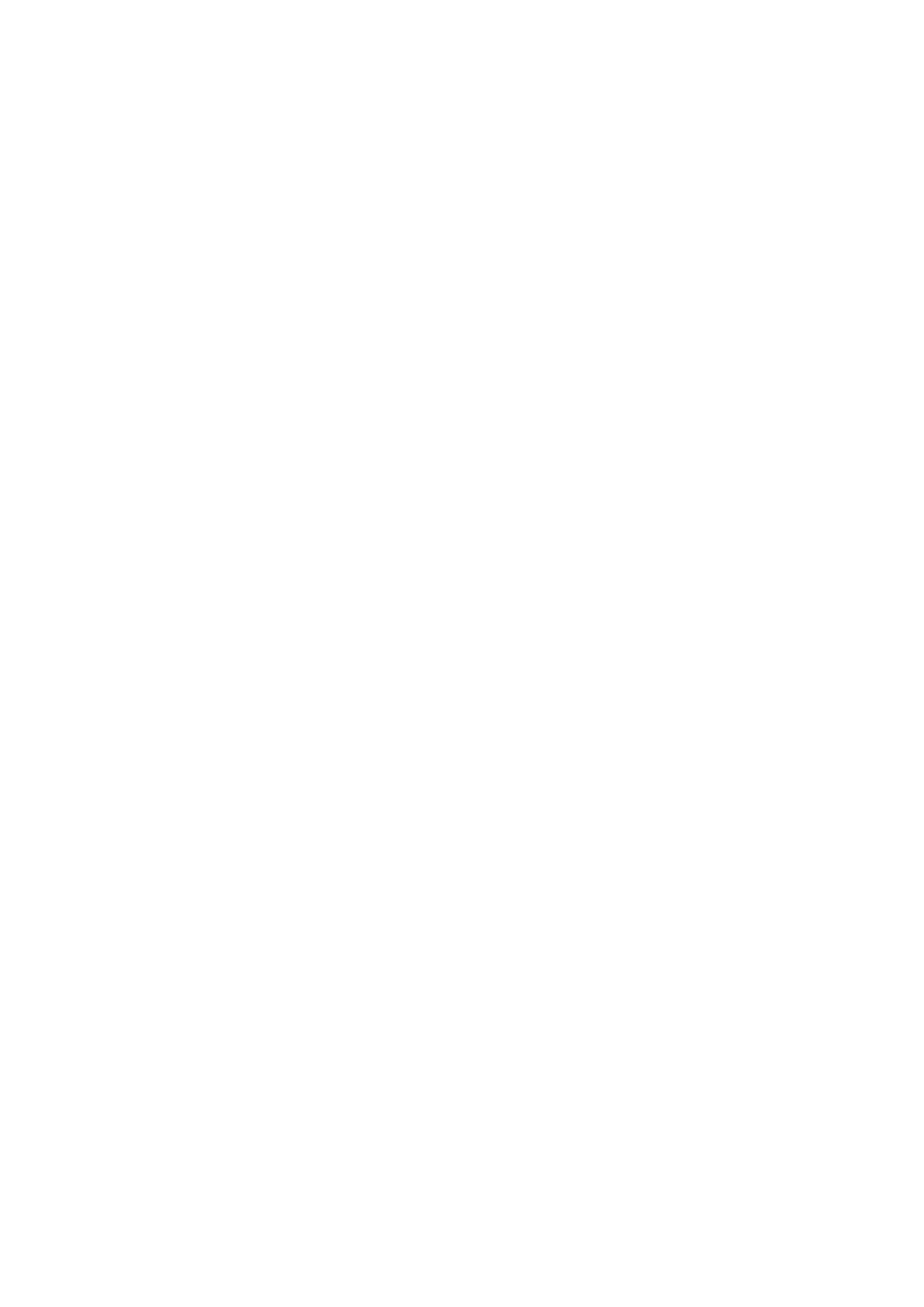# **Portsmouth & District Synchro Club**

BANK STANDING ORDER AUTHORITY

To: The Manager

Please make payments to:

\_\_\_\_\_\_\_\_\_\_\_\_\_\_\_\_\_\_\_\_\_\_\_\_\_\_\_\_\_\_\_\_\_\_\_\_\_\_\_\_\_\_\_\_\_\_

\_\_\_\_\_\_\_\_\_\_\_\_\_\_\_\_\_\_\_\_\_\_\_\_\_\_\_\_\_\_\_\_\_\_\_\_\_\_\_\_\_\_\_\_\_\_

\_\_\_\_\_\_\_\_\_\_\_\_\_\_\_\_\_\_\_\_\_\_\_\_\_\_\_\_\_\_\_\_\_\_\_\_\_\_\_\_\_\_\_\_\_\_

| <b>Bank</b>              | HSBC plc                           |
|--------------------------|------------------------------------|
| <b>Branch</b>            | Petersfield branch                 |
| Sort Code                | 40-36-16                           |
| <b>Account Number</b>    | 21526472                           |
| <b>Account Name</b>      | Portsmouth & District Synchro Club |
| Amount                   | £30/£45*                           |
| Frequency                | Monthly                            |
| Commencing on            |                                    |
|                          | <b>Until Further Notice</b>        |
| <b>Quoting Reference</b> | <b>NAME OF SWIMMER</b>             |

\* Please delete as appropriate

### **Please ensure you enter the name of the swimmer as the reference so that we can identify your payments on our statements**

From my account:-

| Bank Name and branch    |  |
|-------------------------|--|
| <b>Branch Sort Code</b> |  |
| <b>Account Name</b>     |  |
| <b>Account Number</b>   |  |

Signed:\_\_\_\_\_\_\_\_\_\_\_\_\_\_\_\_\_\_\_\_\_\_\_\_\_\_\_\_\_\_\_\_\_\_\_\_\_\_\_\_\_\_\_\_\_\_\_

Date: \_\_\_\_\_\_\_\_\_\_\_\_\_\_\_\_\_\_\_\_\_\_\_\_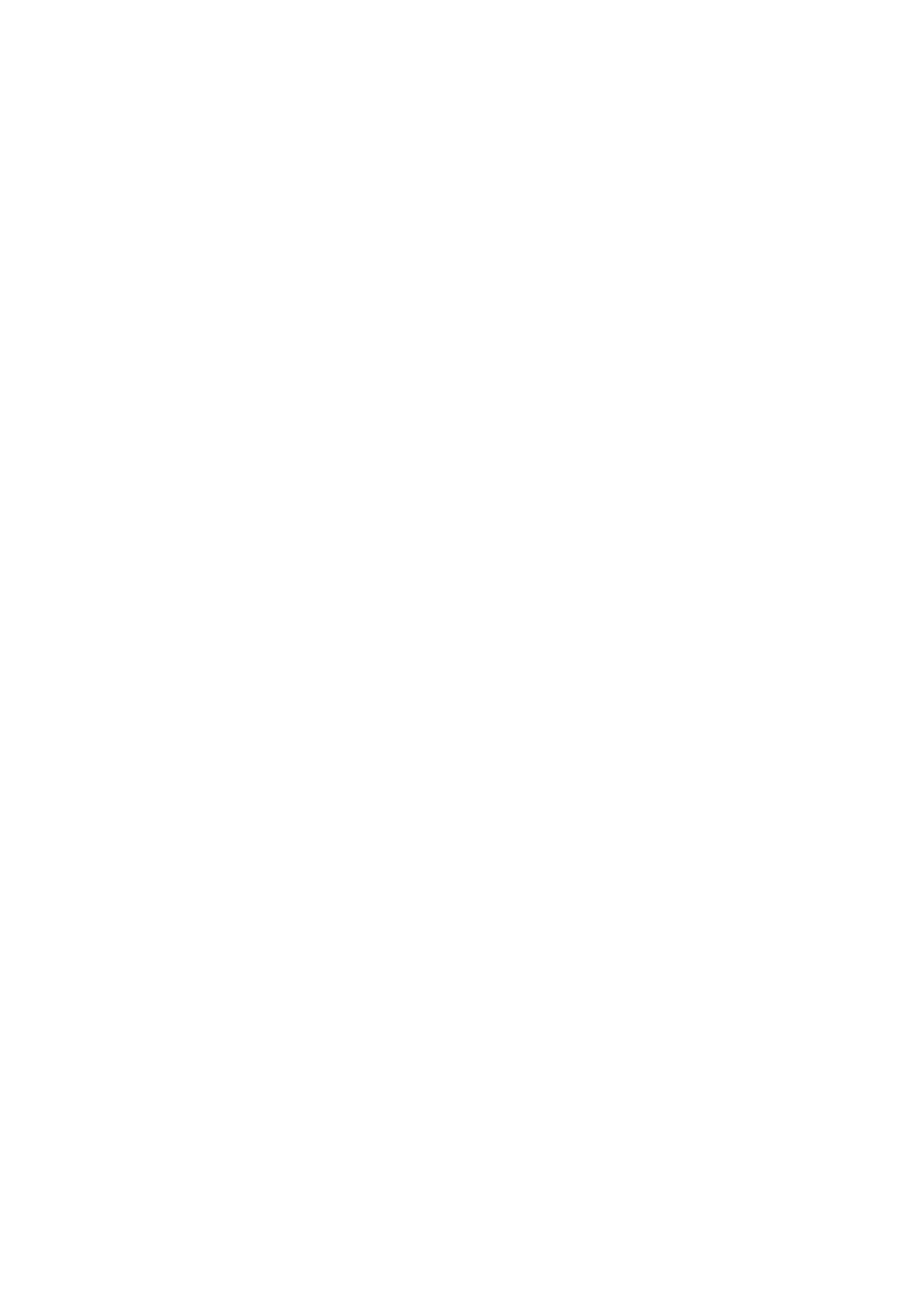# **CLUB CONSTITUTION**

#### **RULES of Portsmouth and District Synchro Club ("the Club") as at** *12th January 2012*

#### **1. Name**

1.1 The name of the Club shall be *Portsmouth and District Synchro Club.*

#### **2. Objects**

- 2.1 The objects of the Club shall be the teaching, development and practice of swimming and synchronised swimming, for its members and shall, where appropriate, be to compete. In the furtherance of these objects:
	- 2.1.1 The Club is committed to treat everyone equally within the context of its activity. This shall be, for example, regardless of sex, ethnic origin, religion, disability or political persuasion, on any grounds.
	- 2.1.2 The Club shall implement the A.S.A. Equal Opportunities policy.
- 2.2 The Club shall be affiliated to ASA *South East* Region, and shall adopt and conform to the rules of this Association, and to such other bodies as the Club may determine from time to time.
- 2.3 The business and affairs of the Club shall at all times be conducted in accordance with the Laws and Technical Rules of the A.S.A. ("A.S.A. Laws") and in particular:
	- 2.3.1 all competing members shall be eligible competitors as defined in A.S.A. Laws; and
	- 2.3.2 the Club shall in accordance with A.S.A. Laws adopt the A.S.A. Child Safeguarding Procedures; and shall recognise that the welfare of children is everyone's responsibility and that all children and young people have a right to have fun, be safe and be protected from harm.
	- 2.3.3 members of the Club shall in accordance with A.S.A. Laws comply with the A.S.A. Child Safeguarding Procedures.
- 2.4 By virtue of the affiliation of the Club to ASA *South East* Region, the Club and all members of the Club acknowledge that they are subject to the laws, rules and constitutions of:
	- 2.4.1 ASA *South East* Region and
	- 2.4.2 the ASA (to include the ASA/IOS Code of Ethics); and
	- 2.4.3 British Swimming (in particular its Doping Control Rules and Protocols and Disciplinary Code); and
	- 2.4.4 FINA, the world governing body for the sport of swimming in all its disciplines (together "the Governing Body Rules").
- 2.5 In the event that there shall be any conflict between any rule or by-law of the Club and any of the Governing Body Rules then the relevant Governing Body Rule shall prevail.

#### **3. Membership**

- 3.1 The total membership of the Club shall not normally be limited. If however the Committee considers that there is a good reason to impose any limit from time to time then the Committee shall put forward appropriate proposals for consideration at a General Meeting of the Club. The members shall have the right to impose (and remove) from time to time any limits on total membership (or any category of membership) of the Club.
- 3.2 All persons who assist in any way with the Club's activities shall become members of the Club and hence of the ASA and the relevant ASA membership fee shall be paid. Assisting with the Club's activities shall include, but not be restricted to, administrators, associate members, voluntary instructors, teachers and coaches, Committee members, helpers, Honorary members, life members, Officers, patrons, Presidents, technical and non-technical officials, temporary members, Vice Presidents and verifiers or tutors of the ASA's educational certificates.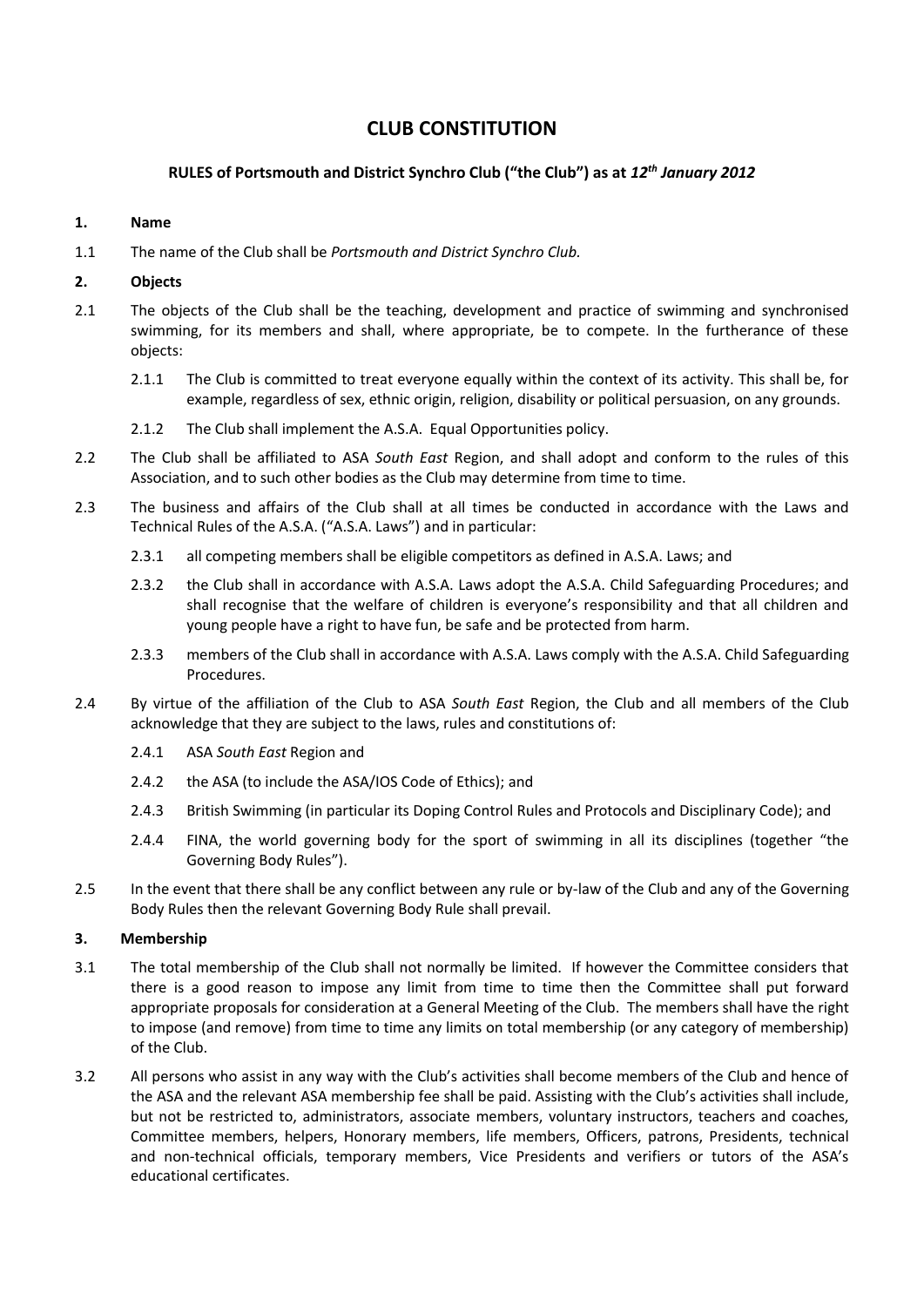- 3.3 Paid instructors, teachers and coaches who are not members of the Club must be members of a body which accepts that its members are bound by the ASA's Code of Ethics, the Laws relating to Child Protection and those parts of the Judicial Laws, Judicial Rules and procedures necessary for their implementation and whilst engaged in activities under the jurisdiction of the ASA shall be subject to all the constraints and privileges of the Judicial Laws and Rules.
- 3.4 Any person who wishes to become a member of the Club must submit a signed application to the Secretary (and in the case of a junior swimmer the application must be signed by the swimmer's parent or guardian). Election to membership shall be determined by the Membership Applications sub-committee but other person(s) authorised by the Committee may make recommendation as to the applicant's acceptability.

The Membership Applications sub-committee shall be required to give reasons for the refusal of any application for membership. Any person refused membership may seek a review of this decision before a Review Panel appointed by the Committee ("Review Panel") comprised of not less than three members (who may or may not be members of the Committee). The Review Panel shall wherever practicable include one independent member nominated by the ASA *South East* Region. The person refused membership shall be entitled to make representations to the Review Panel. The procedures for review shall be at the discretion of the Review Panel whose decision shall be final and binding.

- 3.5 The Club shall not refuse an application for membership on discriminatory grounds, whether in relation to ethnic origin, sex, religion, disability, political persuasion or sexual orientation.
- 3.6 The Club may refuse membership only for good and sufficient cause, such as conduct or character likely to bring the Club or the sport into disrepute, or, in the case of a swimmer, being unable to achieve the entry standards as laid down and provided by the Club to the applicant for membership.

#### **4. Subscription and Other Fees**

- 4.1 The annual members' subscription and coaching and squad fees (as applicable) shall be determined from time to time by the Committee and the Committee shall in so doing make special provision for different classes of membership as the Annual General Meeting shall determine.
- 4.2 The annual subscription and entrance fee (if any) shall be due on joining the Club and thereafter on the  $1<sup>st</sup>$ January each year.
- 4.3 Any member whose subscription is unpaid by the date falling 30 days after the due date for payment may be suspended by the Committee from some or all Club activities from a date to be determined by the Committee and until such payment is made.
- 4.4 The Committee shall, from time to time, have the power to determine the annual membership subscription and other fees. This shall include the power to make such increase in the subscription as shall, where the Club pays the individual ASA Membership Fees to the ASA on behalf of members, be consequential upon an increase in individual ASA membership fees. Any increase in subscriptions shall be advised to the members in writing with the reasons for any increase to be reported to the members at the next Annual General Meeting.
- 4.5 The Executive Officers (or the Committee) shall have the power in special circumstances to remit the whole or part of the fees, including the ASA membership fees, to address issues of social inclusion.

#### **5. Resignation**

- 5.1 A member wishing to resign membership of the Club must give to the Secretary written notice of his/her resignation. A member's resignation shall only take effect when this (Rule 5.1) has been complied with.
- 5.2 The member who resigns from the Club in accordance with Rule 5.1 above shall not be entitled to have any part of the annual membership fee or any other fees returned.
- 5.3 Notwithstanding the provisions of Rule 5.1 above a member whose subscription is more than *two* months in arrear shall be deemed to have resigned. Where the membership of a member shall be terminated in this way he/she shall be informed in writing that he/she is no longer a member by notice handed to him/her or sent by post to his/her last known address.
- 5.4 The ASA Membership Department shall be informed should a member resign when still owing money or goods to the Club.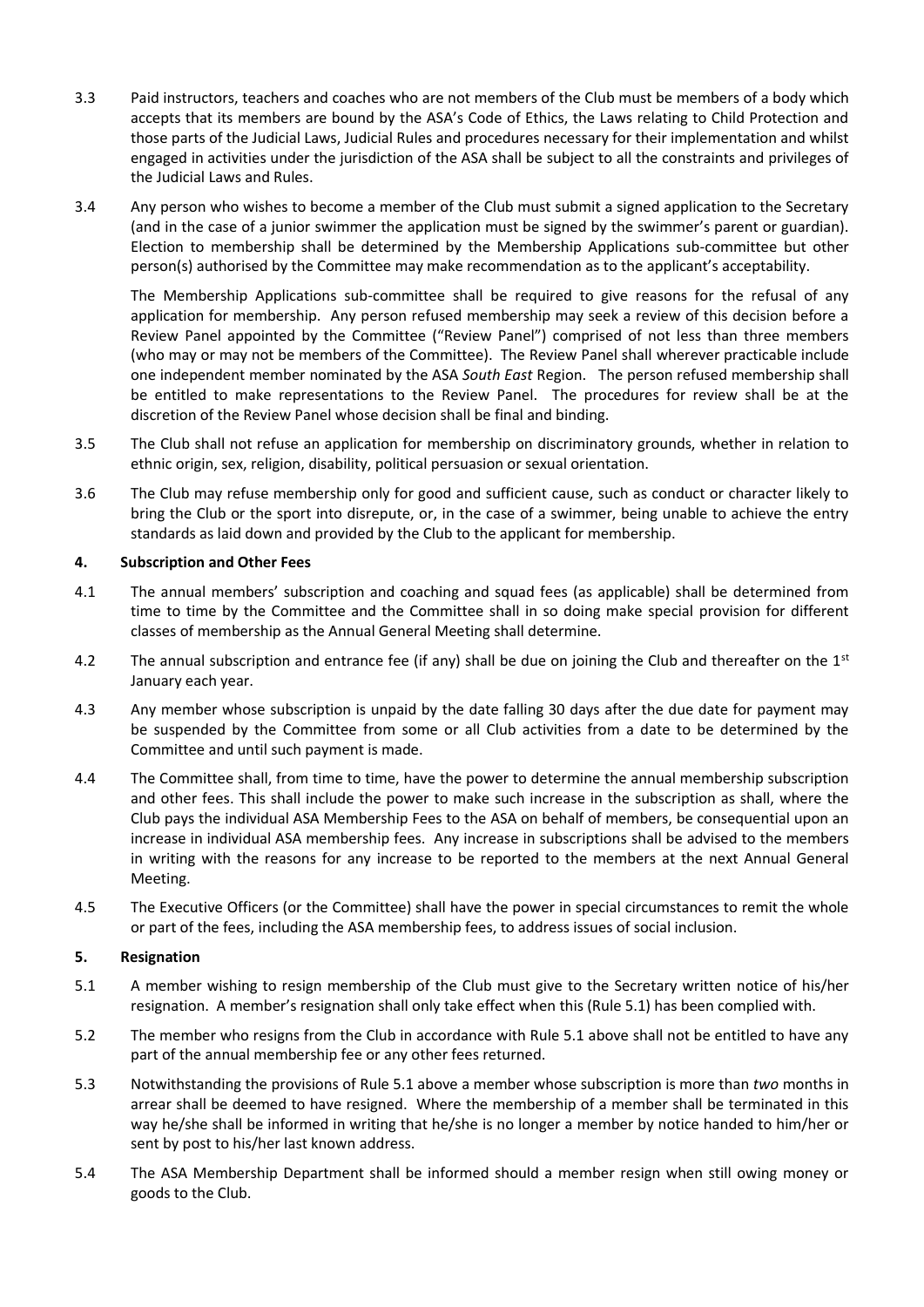#### **6. Expulsion and Other Disciplinary Action**

- 6.1 The Committee shall have power to expel a member when, in its opinion, it would not be in the interests of the Club for the individual to remain a member. The Club in exercising this power shall comply with the provisions of Rules 6.3 and 6.4 below.
- 6.2 Upon expulsion the former member shall not be entitled to have any part of the annual membership fee to be refunded and must return any Club or external body's trophy or trophies held forthwith. Clubs in exercising this power are required to comply with the provision of Rules 6.3 and 6.4 below.
- 6.3 The Club shall comply with the relevant Judicial Rules for handling Internal Club Disputes ("the Rules") as the same may be revised from time to time. The Rules are set out in the ASA Judicial Laws and appear in the ASA Handbook. (A copy of the current Rules may be obtained from the ASA Department of Legal Affairs.)
- 6.4 A member may not be expelled or (subject to Rule 6.5 below) be made the subject of any other penalty unless the panel hearing the complaint shall unanimously vote in favour of the expulsion of (or other penalty imposed upon) the member.
- 6.5 The Officers of the Club (or any person to whom the Committee shall delegate this power) may temporarily suspend or exclude a member from particular training sessions and/or wider club activities, when in their opinion, such action is in the interests of the Club. Where such action is taken the incident or matter will thereafter be dealt with in accordance with the appropriate Judicial Rules.

#### **7. Committee**

- 7.1 The Committee shall consist of the Chairman, Secretary, Treasurer (together "the Executive Officers of the Club") and elected 4 members all of whom must be members of the Club. All Committee members must be not less than 18 years of age though the Committee may allow younger member(s) to attend their meetings without power to vote.
- 7.2 The Committee shall appoint a member of the Club as Welfare Officer who must be not less than 18 years of age, who should have an appropriate background and who is required to undertake appropriate training in accordance with ASA Child Safeguarding courses. The Welfare Officer will have a right to attend Committee meetings without a power to vote.
- 7.3 The Executive Officers and Committee members shall be proposed seconded and elected at the Annual General Meeting each year and shall remain in office until their successors are elected at the next Annual General Meeting and will take office when the Chairman has closed the meeting. Any vacancy occurring by resignation or otherwise may be filled by the Committee. Retiring Executive Officers and members of the Committee shall be eligible for re-election.
- 7.4 Committee meetings shall be held not less than quarterly(save where the Committee itself shall by a simple majority resolve not to meet), and the quorum of that meeting shall be such number as shall represent not less than a simple majority of the Committee members (to include not less than one Executive Officer). The Chairman and the Secretary shall have discretion to call further meetings of the Committee if they consider it to be in the interests of the Club. The Secretary shall give all the members of the Committee not less than two days written notice of a meeting. Decisions of the Committee shall be made by a simple majority (and in the event of equality of votes the Chairman (or the acting Chairman of that meeting) shall have a casting or additional vote.) The Secretary, or in his/her absence a member of the Committee, shall take minutes.
- 7.5 In the event that a quorum is not present within 30 minutes of the published start time, a meeting shall stand adjourned to the time and date falling seven days after the date of the meeting, or such other date and time as may be determined by the Chairman. If a quorum is not present at the adjourned meeting then those Committee members attending may act for the purpose of calling a Special General Meeting of the members, to which the provisions as to minimum notice contained in Rule 11.1 shall not apply.
- 7.6 In addition to the members so elected the Committee may co-opt up to *3* further members of the Club who shall serve until the next Annual General Meeting. Co-opted members shall be entitled to vote at the meetings of the Committee and shall not be counted in establishing whether a quorum is present.
- 7.7 The Committee may from time to time appoint from among their number such sub-committees as they may consider necessary (and to remove (in whole or in part) or vary the terms of reference of such subcommittees) and may delegate to them such of the powers and duties of the Committee as the Committee may determine. All sub-committees shall periodically report their proceedings to the Committee and shall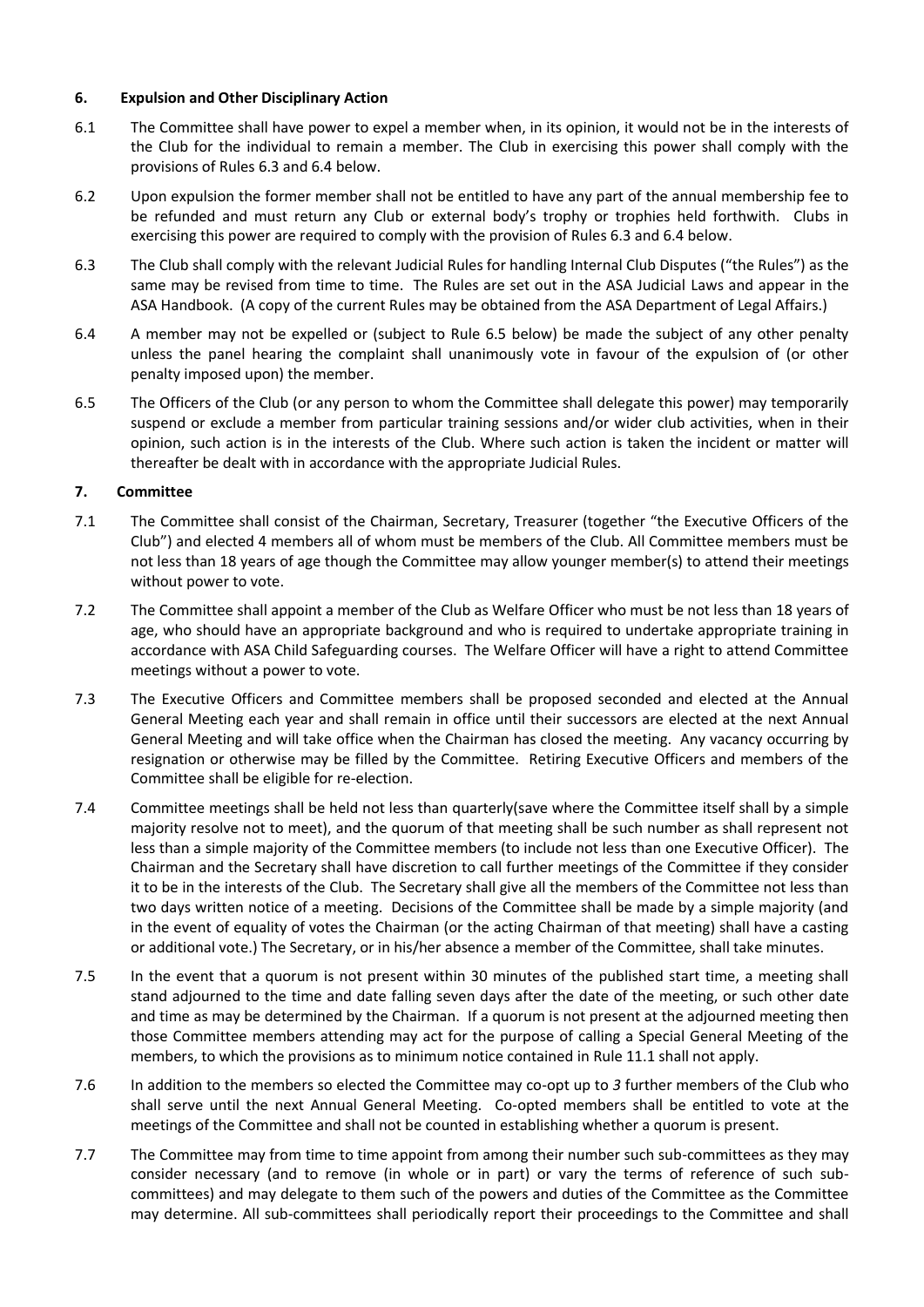conduct their business in accordance with the directions of the Committee.

- 7.8 The Committee shall be responsible for the management of the Club and shall have the sole right of appointing and determining the terms and conditions of service of employees of the Club. The Committee shall have power to enter into contracts for the purposes of the Club on behalf of all the members of the Club. The Committee shall be responsible for ensuring that the Accounts of the Club for each financial year be examined by an independent examiner to be appointed by the members in General Meeting.
- 7.9 The members of the Committee shall be indemnified by the members of the Club against all liabilities properly incurred by them in the management of the affairs of the Club.
- 7.10 The Committee shall maintain an Accident Book in which all accidents to Club members at swimming related activities shall be recorded. Details of such accidents shall be reported to the A.S.A. Membership Department. The Club shall make an annual return to the ASA Membership Department indicating whether or not an entry has been made in the prescribed form, which is to be found on the membership renewal form.
- 7.11 The Committee shall have power to make regulations, create by-laws (see Rule 13.1) and to settle disputed points not otherwise provided for in this Constitution.

#### **8. Ceremonial Positions and Honorary Members/Life Members**

- 8.1 The Annual General Meeting of the Club, if it thinks fit may elect a President and Vice-Presidents. A President or Vice-President need not be a member of the Club on election shall, *ex officio,* be an honorary member of the Club and must be included in the Club's Annual Return of Members to the ASA
- 8.2 The Committee may elect any person as an honorary member of the Club for such period as it thinks fit, or as a Life Member, and they shall be entitled to all the privileges of membership except that they shall not be entitled to vote at meetings and serve as Officers or on the Committee unless any such person shall have retained in addition their ordinary membership of the Club. Such honorary members and Life Members must be included in the Club's annual return as to membership.

#### **9. Annual General Meeting**

9.1 The Annual General Meeting of the Club shall be held each year on a date in February. The date, time and venue for the Annual General Meeting shall be fixed by the Committee.

- 9.2 The purpose of the Annual General Meeting is to transact the following business:
	- 9.2.1 to receive the Chairman's report of the activities of the Club during the previous year;

9.2.2 to receive and consider the accounts of the Club for the previous year and the report on the accounts of the independent examiner and the Treasurer's report as to the financial position of the Club;

9.2.3 to remove and elect the independent examiner (who must not be a member of the Committee or a member of the family of a member of the Committee) or confirm that he/she remain in office;

- 9.2.4 to elect the Executive Officers and other members of the Committee;
- 9.2.5 to decide on any resolution which may be duly submitted in accordance with Rule
- 9.3 Nominations for election of members to any office or for membership of the Committee shall be made in writing by the proposer and seconder to the Secretary not later than 42 days prior to the AGM. The nominee shall be required to indicate in writing on the nomination form his/her willingness to stand for election. Notice of any resolution proposed to be moved at the Annual General Meeting shall be given in writing to the Secretary not later than42 days prior to the AGM.

#### **10. Special General Meeting**

10.1.1 A Special General Meeting may be called at any time by the Committee. A Special General Meeting shall be called by the Club within 28 days of receipt by the Secretary of a requisition in writing signed by not less than seven members entitled to attend and vote at a General Meeting or, if greater, such number as represents one-tenth in number of such members, stating the purposes for which the meeting is required and the resolutions proposed.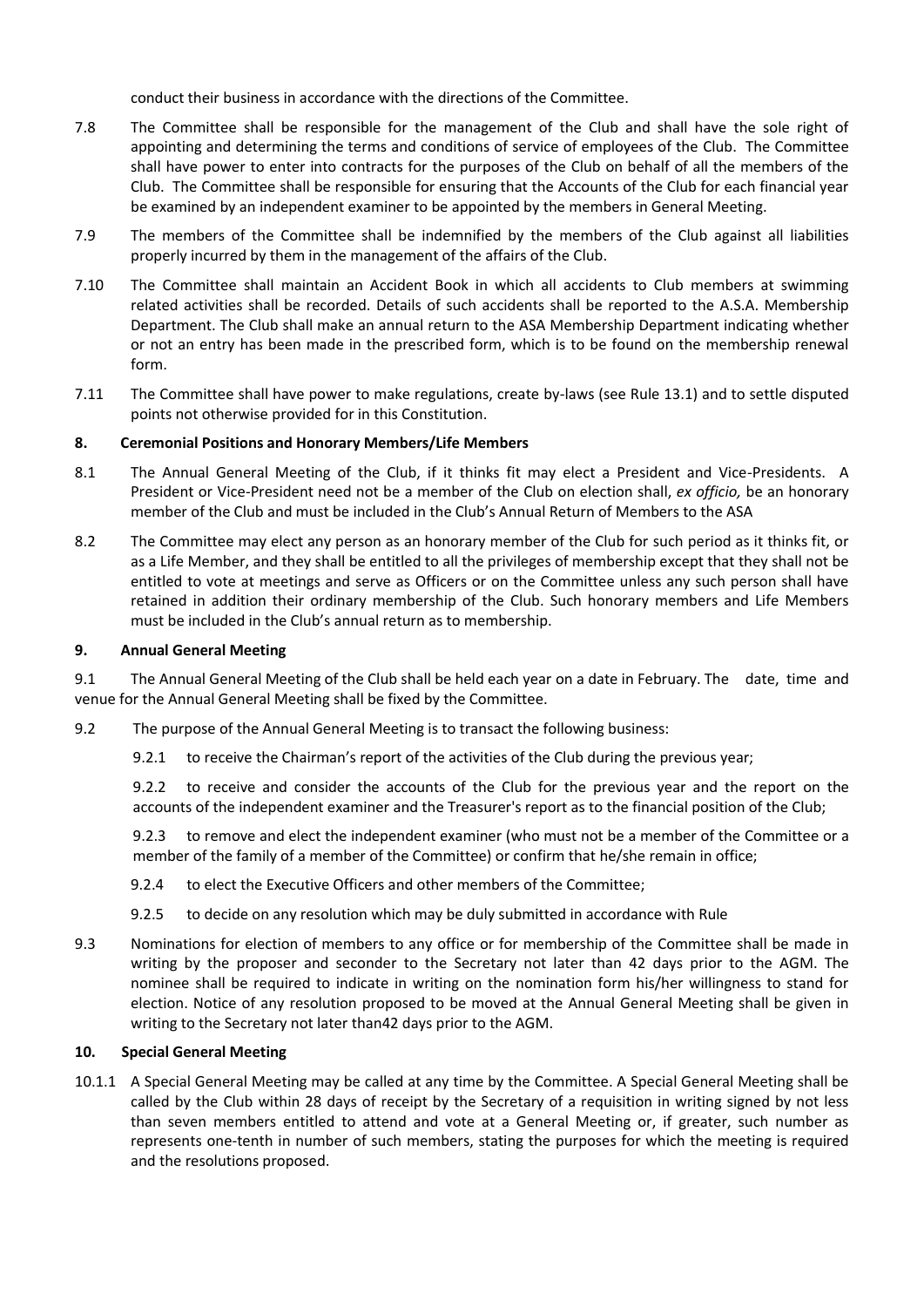#### **11. Procedure at the Annual and Special General Meetings**

- 11.1 The Secretary shall personally be responsible for the handing out or sending to each member at his/her last known address a written agenda giving notice of the date, time and place of the General Meeting together with the resolutions to be proposed thereat at least twenty eight days before the meeting and in the case of the Annual General Meeting a list of the nominees for the Committee posts and a copy of the examined accounts. The Secretary may, alternatively, with the agreement of member(s) concerned distribute these materials by e-mail or similar form of communication. The Notice of Meeting shall in addition wherever possible be displayed on the Club Notice Board where one exists.
- 11.2 The quorum for the Annual and Special General Meetings shall be seven members entitled to attend and vote at the Meeting or, if greater, such number as represents one-tenth in number of such members.
- 11.3 The Chairman, or in the Chairman's absence a member appointed by the Committee, shall take the chair. Each member present shall have one vote and resolutions shall be passed by a simple majority. For the procedures for submitting resolutions to be considered at a General Meeting members are referred to Rule 9.3. In the event of an equality of votes the Chairman shall have a casting or additional vote.

Only paid up members who have reached their 16<sup>th</sup> birthday shall be entitled to be heard and to vote on all matters. (Members who have not reached their  $16<sup>th</sup>$  birthday shall be entitled to be heard and vote only on those matters determined by the Chairman as matters concerning juniors, such as the election of club captains.)

- 11.4 The Secretary, or in his/her absence a member of the Committee, shall take minutes at the Annual and Special General Meetings.
- 11.5 The Chairman shall at all General Meetings have unlimited authority upon every question of order and shall be, for the purpose of such meeting, the sole interpreter of the Rules of the Club.

#### **12.Alteration of the Rules and Other Resolutions**

- 12.1 The Rules may be altered by resolution at an Annual or Special General Meeting provided that the resolution is carried by a majority of at least (two-thirds) of members present and entitled to vote at the General Meeting. No amendment(s) to the Rules shall become effective until such amendment(s) shall have been submitted to and validated by such person as is authorised to do so by the ASA *South East* Region.
- 12.2 Any member shall be entitled to put any proposal for consideration at any General Meeting provided the proposal in writing shall have been handed to or posted to the Secretary of the Club so as to be received by him/her not later than42 days prior to the Annual General Meeting or, in the case of a Special General Meeting, 18 days before the date of the meeting and thereafter the Secretary shall supply a copy of the proposal or resolution to the members in the manner provided in Rule 11.1.

#### **13. By-Laws**

13.1 The Committee shall have power to make, repeal and amend such by-laws as they may from time to time consider necessary for the wellbeing of the Club which by-laws, repeals and amendments shall have effect until set aside by the Committee or at a General Meeting.

#### **14. Finance**

- 14.1 All moneys payable to the Club shall be received by the Treasurer and deposited in a bank account in the name of the Club. No sum shall be drawn from that account except by cheque signed by two of the three signatories who shall be the Chairman, Secretary and Treasurer. Any monies not required for immediate use may be invested as the Committee in its discretion think fit.
- 14.2 The income and property of the Club shall be applied only in furtherance of the objects of the Club and no part thereof shall be paid by way of bonus, dividend or profit to any members of the Club, (save as set out in Rule 17.3.).
- 14.3 The Committee shall have power to authorise the payment of remuneration and expenses to any Officer, member or employee of the Club and to any other person or persons for services rendered to the Club.
- 14.4 The financial transactions of the Club shall be recorded by the Treasurer in such manner as the Committee thinks fit.
- 14.5 The financial year of the Club shall be the period commencing on *1 st Jan* and ending on *31st Dec*. Any change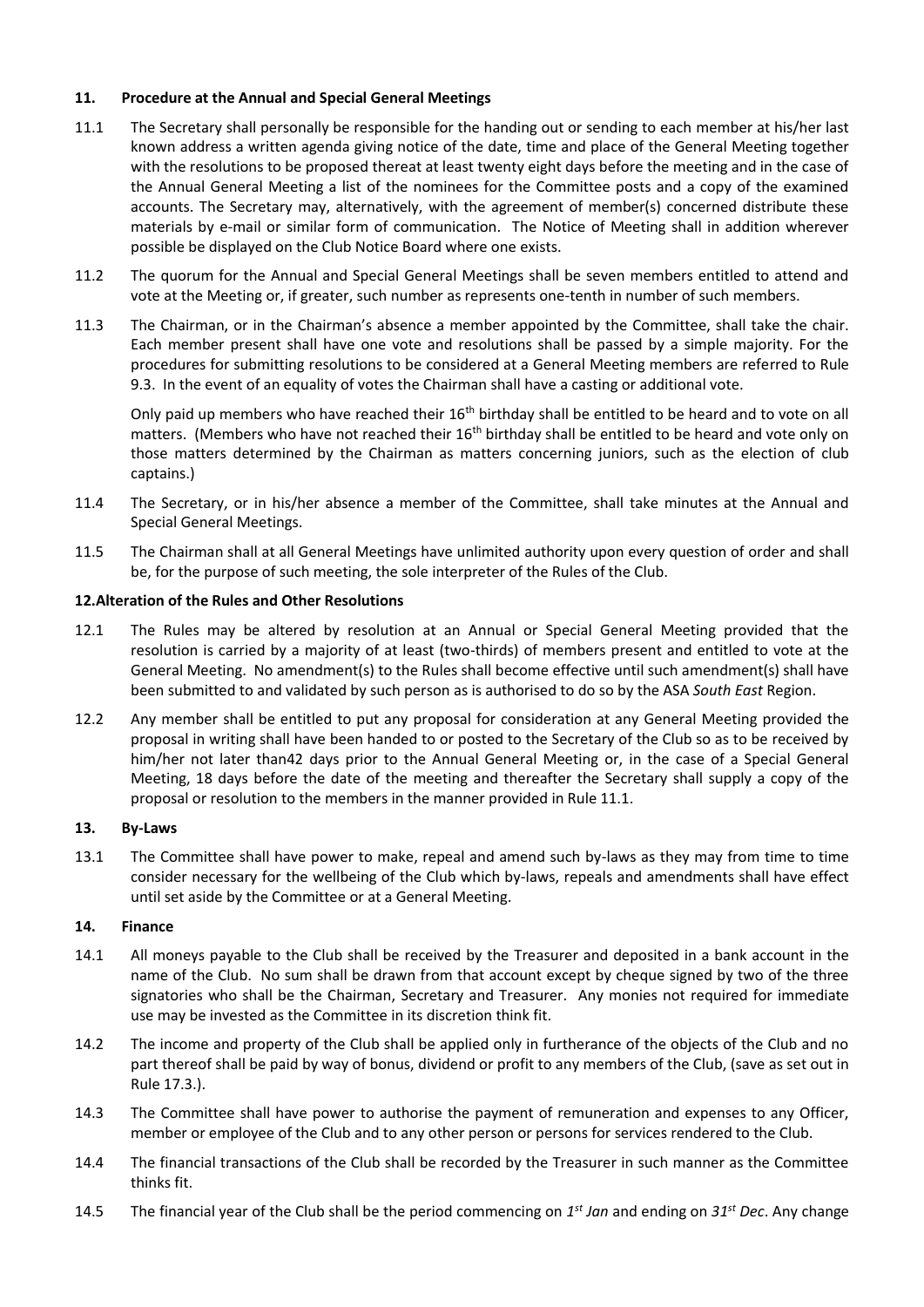to the financial year shall require the approval of the members in a General Meeting.

14.6 The Committee shall retain all financial records relating to the club and copies of Minutes of all meetings for a minimum period of six years.

#### **15. Borrowing**

- 15.1 The Committee may borrow money on behalf of the Club for the purposes of the Club from time to time up to such limits on borrowing as may be laid down from time to time by the General Meeting for the general upkeep of the Club or with the (prior) approval of a General Meeting for any other expenditure, additions or improvements.
- 15.2 When so borrowing the Committee shall have power to raise in any way any sum or sums of money and to raise and secure the repayment of any sums or sums of money in such manner or on such terms and conditions as it thinks fit, and in particular by mortgage of or charge upon or by the issues of debentures charged upon all or any part of the property of the Club.
- 15.3 The Committee shall have no power to pledge the personal liability of any member of the Club for the repayment of any sums so borrowed.

#### **16. Property**

16.1 The property of the Club, other than cash at the bank, shall be vested in not more than four Custodians. They shall deal with the property as directed by resolution of the Committee and entry in the minute book shall be conclusive evidence of such a resolution.

- 16.2 The Custodians shall be elected at a General Meeting of the Club and shall hold office until death or resignation unless removed by a resolution passed at a General Meeting.
- 16.3 The Custodians shall be entitled to an indemnity out of the property of the Club for all expenses and other liabilities properly incurred by them in the discharge of their duties.

#### **17. Dissolution**

- 17.1 A resolution to dissolve the Club shall only be proposed at a General Meeting and shall be carried by a majority of at least three - quarters of the members present and entitled to vote. A specific date for the dissolution shall be included in the resolution.
- 17.2 The dissolution shall take effect from the date specified in the resolution and the members of the Committee shall be responsible for the winding-up of the assets and liabilities of the Club.
- 17.3 Any property remaining after the discharge of the debts and liabilities of the Club shall be divided equally among the members of the Club at the date of dissolution.

#### **18. Acknowledgement**

18.1 The Members acknowledge that these Rules constitute a legally binding contract to regulate the relationship of the members with each other and the Club.

The following statement needs to appear on Club membership forms and is to be signed by the member and must also be countersigned by the parent, or a person having parental responsibility for the member, if under 18 years of age:

*"I acknowledge receipt of the rules of Portsmouth and District Synchro Club and confirm my understanding and acceptance that such rules (as amended from time to time) shall govern my membership of the Club. I further acknowledge and accept the responsibilities of membership upon members as set out in these rules***."**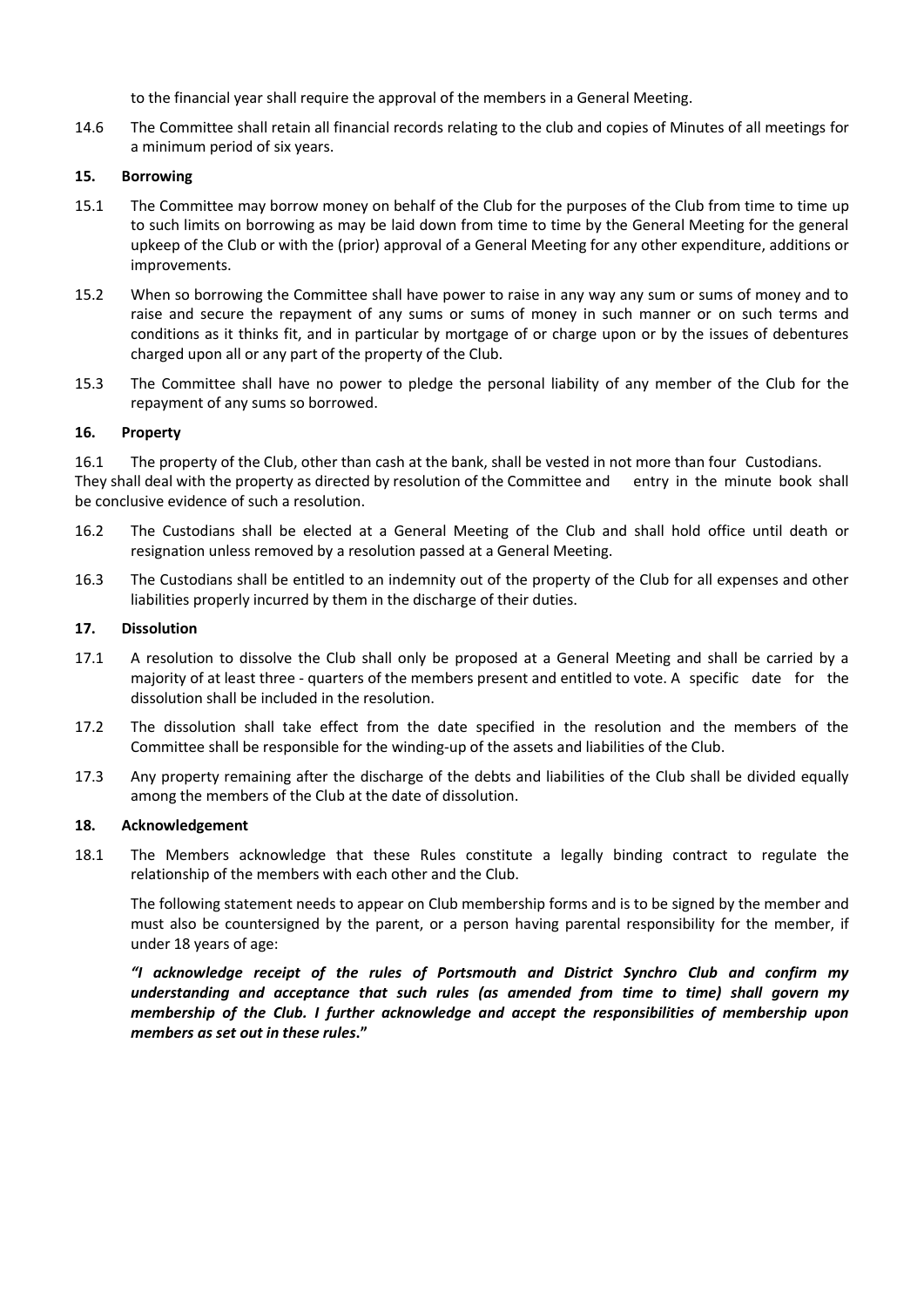# **EQUITY POLICY STATEMENT**

The Club is committed to treat everyone equally within the context of their activity, regardless of sex, ethnic origin, religion, disability, age, sexual orientation or political persuasion.

The Club will ensure that equity as stated in the club rules is incorporated in all aspects of it 's activities and also recognises and adopts the Sport England definition of Sports Equity:

*Sports equity is about fairness in sport, equality of access, recognising inequalities and taking steps to address them. It is about changing the culture and structure of sport to ensure that it becomes equally accessible to all members of society, whatever their age, ability, gender, race, ethnicity, sexuality or socio-economic status.*

The Club is committed to everyone having the right to enjoy their sport in an environment free from threat of discrimination, intimidation, harassment and abuse.

All Club members have a responsibility to challenge discriminatory behaviour and promote equality of opportunity. The Club will deal with any incidence of discriminatory behaviour seriously, according to the club disciplinary procedures

# **ASA CODE OF ETHICS**

As part of achieving the NSPCC Child Protection in Sport Unit Advanced Standard in Child Safeguarding, the ASA has released a revised and shortened Code of Ethics. The new general Code is for Swimmers, Parents, Coaches and Teachers and Committee members, officials and volunteers who work directly with children.

### **Terms of Reference**

The content of this Code of Ethics applies to all those involved within the sport of Swimming, Diving, Water Polo, Open Water Swimming and Synchronised Swimming.

The Code of Ethics should be read in conjunction with the ASA Codes of Conduct contained in Wavepower (ASA Child Safeguarding Policy and Procedures). More information can be found on the ASA website. This is a general "umbrella" code and is supplemented by the ASA Codes of Conduct which can be found in Wavepower 2009/11 under section 2, page 68 – 71.

# **ASA Code of Ethics**

All individuals within the ASA aquatic disciplines will at all times:

- Respect the rights, dignity and worth of every person, be they adult or child, treating everyone equally within the context of the sport.
- Respect the spirit of the sport adhering to the rules and laws in and out of the pool, incorporating the concept of friendship and respect for others.
- Promote the positive aspects of the sport and never condone the use of inappropriate or abusive language, inappropriate relationships, bullying, harassment, discrimination or physical violence.
- Accept responsibility for their own behaviour and encourage and guide all ASA members and parents of junior members to accept responsibility for their own behaviour and conduct.
- Ensure all concerns of a child safeguarding nature are referred in accordance with Wavepower (ASA Child Safeguarding Policy and Procedures).
- Conduct themselves in a manner that takes all reasonable measures to protect their own safety and the safety of others.
- Promote the reputation of the sport and never behave or encourage or condone others to behave in a manner that is liable to bring the sport into disrepute.
- Adhere to Wavepower the ASA Child Safeguarding Policy and Procedures.
- Adhere to the ASA Anti-Doping Rules.
- Adhere to the ASA Equity Policy.
- Adhere to the ASA Laws and Regulations.
- Adhere to the ASA Codes of Conduct.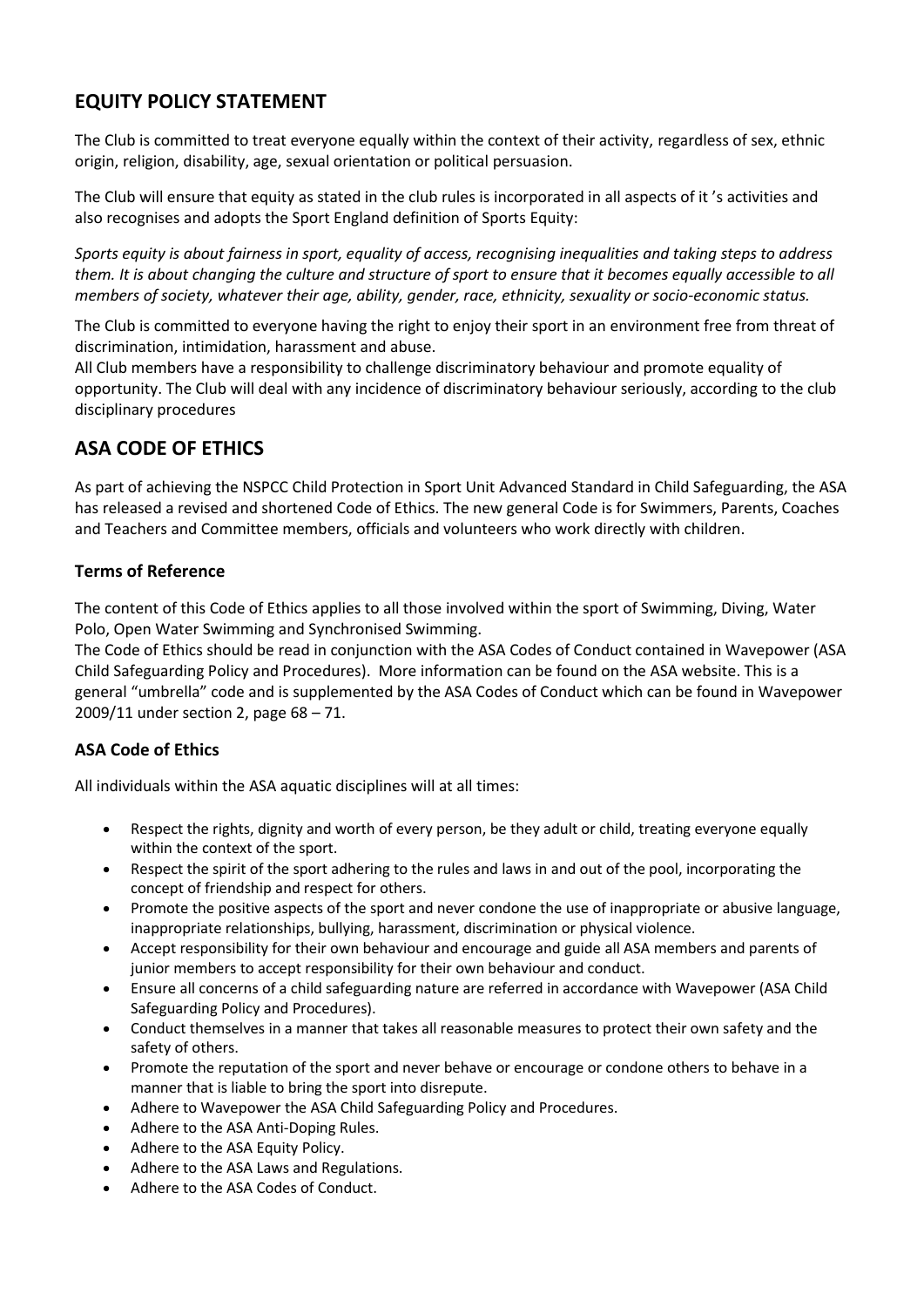# **PARENTS COMMITMENT**

PADS will make a commitment to your child. Please remember, all the coaches at the club are volunteers and give their time freely to help ensure your child develops their swimming skills in a safe, protected environment.

We ask in return that you make a commitment to the club in line with the club's commitment to your child. It doesn't have to be very time-consuming and can be as simple as ensuring your child turns up for training on time.

Here are a few ways in which we ask you show your commitment:

- Take an interest in your child's activity and progress and be supportive.
- Find out what the club has to offer in terms of coaching sessions and competitions.
- Be punctual when dropping off and picking up your children for/from coaching and competitions.
- Please inform your child's coach if your child cannot attend a session.
- Whilst spectating at training sessions we ask that you allow the coaches to conduct the session. If you would like to take part we always welcome volunteers.
- Whilst spectating we respectfully ask you to stay in the designated seating area and refrain from entering poolside. Please only interact with your child at the end of the session, if you need to speak to your child during the session please approach their coach first to avoid disrupting the other swimmers.
- We actively promote our swimmers to be independent; therefore we ask that parents do not enter the changing rooms. At competitions and displays parents are not allowed in the changing rooms and swimmers will be expected to dress themselves.
- Take an interest in your child's swimming and have clear lines of communication to keep up with your child's progress.
- If you are unable to stay at training/competitions, ensure your child has all the required equipment and ensure that the club has an emergency contact number for you. A mobile would be preferable, and ensure you leave it switched on so you can be contacted in an emergency.
- Advise the club Welfare Officer if your child has any particular needs, such as allergies or learning difficulties, to ensure they are provided for in the best way possible, and ensure any relevant new concerns/illnesses or ongoing treatments are reported appropriately to the club welfare officer or coach.

Consider becoming a volunteer. Once your child starts to feel comfortable at the club, you may wish to get more involved yourself. Feel free to offer your services as a volunteer. People giving time freely are the lifeblood of any club. You may have specific skills that you can offer. Clubs are always looking for people to help run it, assist at competitions or displays, join the committee, or take part in fundraising activities. Alternatively, you may wish to train as a poolside helper or coach, assessor or judge. PADS will assist in this, both by finding suitable courses and assisting with the cost involved.

The club can only run with the help of the parents like you who become willing volunteers. Please do not hold back from offering to help.

Speak to any of the committee members about what help is required and see if you can assist to help in the smooth running of the club for your child as well as all club members.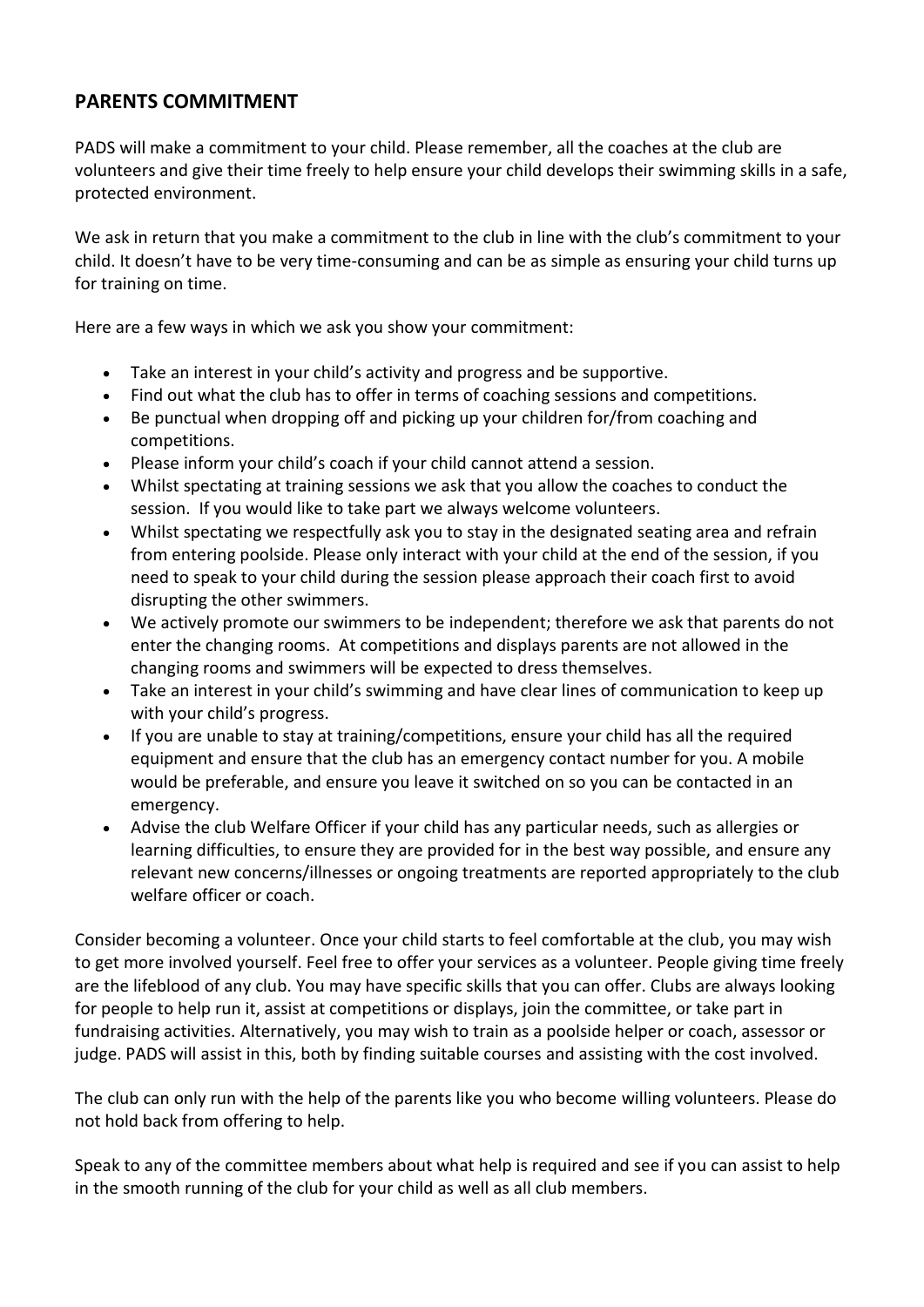# **PERSONAL CONDUCT, ETIQUETTE AND DISCIPLINE PROCEDURES**

All members of Portsmouth and District Synchronised Swimming Club (PADS) are expected to conduct themselves in a suitable manner at all training sessions, displays, assessments and competitions. Personal behaviour and conduct must be of a high standard at all times. All members are to treat coaches, other helpers and fellow swimmers with respect at all times.

### **TRAINING SESSION ETIQUETTE**

- Coaches are to ensure that training sessions will start at the scheduled time
- Swimmers are expected to arrive promptly on poolside 5 minutes prior to the session with their hat on, goggles, nose clips and drink, ready to begin the warm up.
- Once swimmers have entered the poolside their club session has begun and they will not be allowed to visit their parents unless permission from a coach has been granted.
- If swimmers arrive late they will be expected to report to their coach before entering the pool. Swimmers who are more than 20 minutes late to a session without a valid reason will not be able to swim as this will be disruptive to other swimmers.
- Swimmers are not to enter the water unless instructed to do so by the coaches. For safety reasons, swimmers should not go underwater during the training session unless instructed to do so.
- Swimmers should ensure they have all necessary equipment at every session:
	- o Suitable swimming costume
	- o Swimming hat
	- o Goggles
	- o Nose clip
	- o Water bottle

We ask that all personal equipment is labelled or initialled so that any lost equipment can be easily returned.

- If swimmers need to leave the pool for any reason during the session they should ask their coach first and should inform their coach if they have any problems during the session.
- If a session cannot be attended, swimmers should inform their coach via the club email or phone at the earliest opportunity.
- During the sessions swimmers who are swimming routines to music have right of way in the pool, other swimmers are expected to move quickly out of the way if they are travelling towards them.
- The whistle will be blown to signify a 5 minute warning to the end of the session. The pool should be promptly cleared.
- Mobile phones will not be permitted in the changing rooms. They must be left with parents on poolside or must be handed into the office before going into the changing rooms.
- Swimmers are expected to listen to their coach's directions to ensure that all swimmers get the most out of their training session.
- Any swimmers deemed to be rude, disrespectful or disruptive will be disciplined according to the clubs disciplinary procedures.

### **COMPETITION ETIQUETTE**

- Personal behaviour and conduct is to be of a high standard at all times. Swimmers are to remember they are representing the club as well as themselves.
- Swimmers will always behave in a manner that shows respect to the club, their team mates, coaches and members of other competing clubs.
- Whilst away at competitions the appointed Team Manager will be in charge at all times.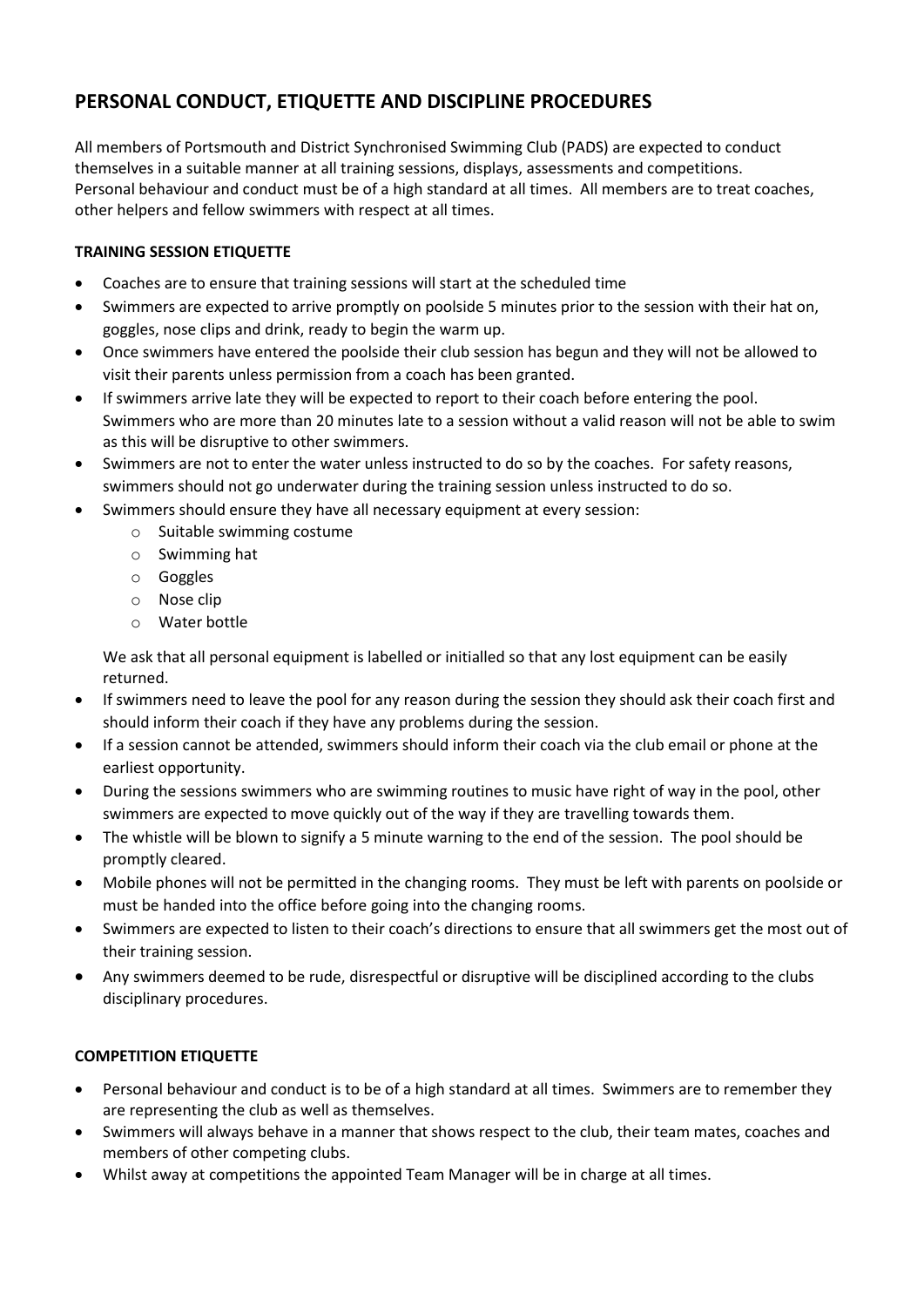- All swimmers are expected to be part of the team and must stay with the team on poolside at all times. If a swimmer needs to leave the poolside they must get consent from the appointed Team Manager before doing so.
- All swimmers are expected to show support for their team mates and will be expected to stay to the end of the competition.
- Personal appearance should be appropriate.
- Team kit is to be worn on arrival and during all competitions, displays and other team functions. Swimmers should ensure they have all appropriate equipment with them. It is not acceptable to forget kit.
- Language in public and group situations must be appropriate and socially acceptable.
- Consumption of alcohol is totally forbidden to swimmers under age as defined by UK law. It is not to be consumed by swimmers or coaches at any point prior to, during or following the competition without consent of the Team Manager.
- Smoking is prohibited to swimmers and coaches at any point prior to, during or following the competition.
- Illegal and performance enhancing drugs and substances are strictly forbidden. Swimmers may be drugs tested at any competition and should be aware of the current list of banned substances.
- Any medication that swimmers are taking should be reported to the Team Manager. The Team Manager should also be made aware of any allergies that swimmers may have.
- When accommodation is necessary, swimmers will be expected to stay in the same location and will be allocated rooms. At no point must anyone extra be accommodated in swimmers rooms than those allocated by coaches.
- Whilst at competitions attendance for all activities is expected unless agreed by the Team Manager. Punctuality is essential and curfews must be observed.

### **DISCIPLINARY PROCEDURE**

We expect all our swimmers to maintain a sense of discipline and represent the club including training sessions, displays, assessments and competitions.

We expect all swimmers to treat their fellow swimmers and coaches with respect at all times and to listen to directions during training sessions.

These disciplinary procedures apply to any training session and competition where a PADS coach or team manager is appointed.

- 1. If a coach feels that a swimmer is not participating fully or is being disruptive they will have the backing of the committee to ask the swimmer to refrain from such actions.
- 2. If the swimmers that has been asked to refrain from such actions, continues to do so then the coach may ask the swimmer to sit out of the sessions for a period of time. They will inform the swimmer that further action may result in them leaving the session completely. If at a competition their behaviour will be reported to the team manager who will consult with coaches present.
- 3. If the swimmer continues to disrupt the session then the coaches have the backing of the committee to ask the swimmer to remove themselves from the session immediately. They will need to promptly get changed and return to the pool side or sit out of a land session until the end of the session.

The swimmers parents/guardians will be informed as to the reason the action was taken and the committee will also be informed of the action carried out. If the parent disagrees with the actions taken they may present their concerns to the chairman of the committee.

The committee will discuss the actions of the swimmer and whether further action need to be taken. In the event of a spectator disrupting a sessions, a coach may request that the spectator ceases the disruptive behaviour. If they fail to stop then they will be asked to leave poolside.